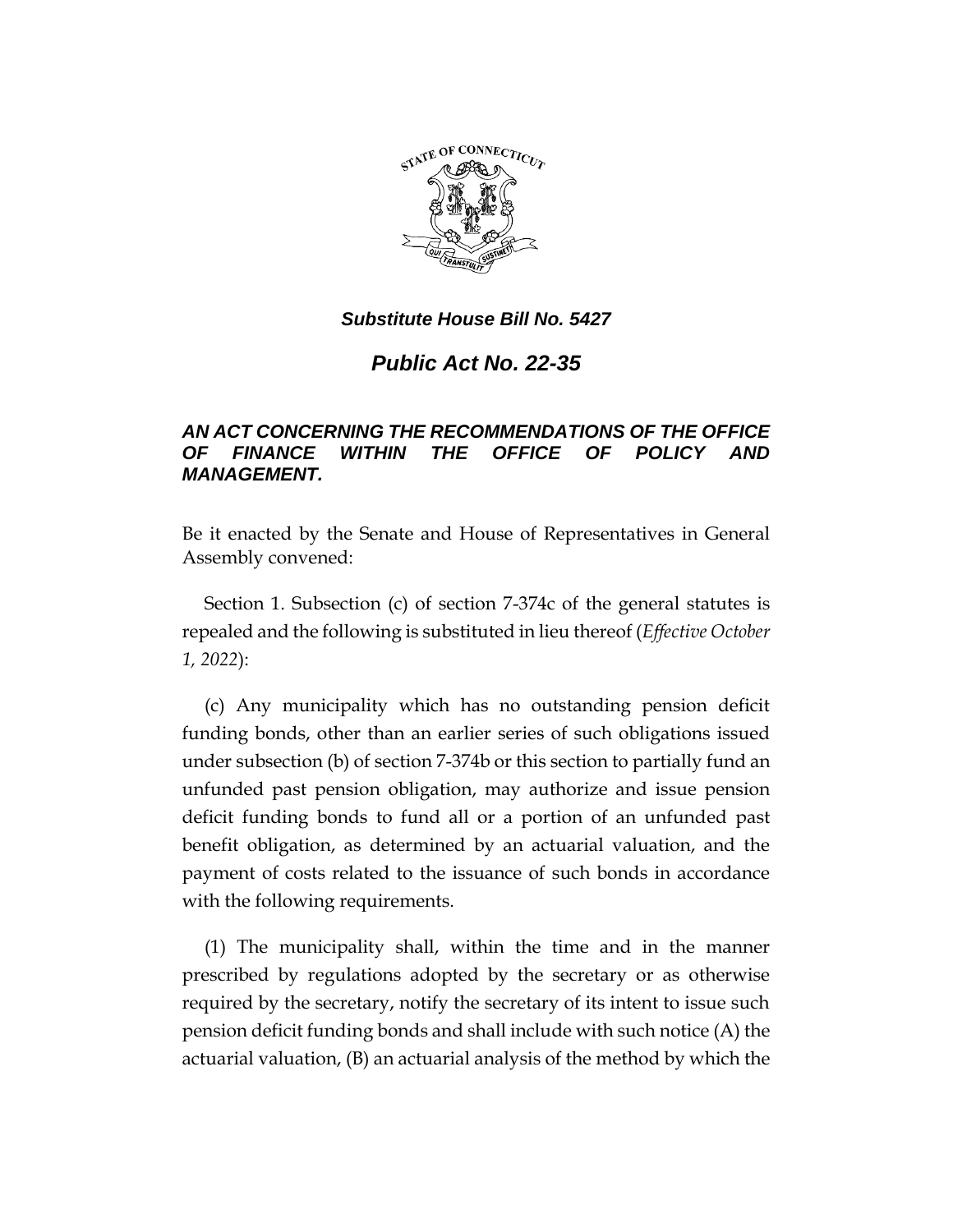municipality proposes to fund any unfunded past benefit obligation not to be defrayed by the pension deficit funding bonds, which method may include a plan of issuance of a series of pension deficit funding bonds, (C) an explanation of the municipality's investment strategic plan for the pension plan with respect to which the pension deficit funding bonds are to be issued, including, but not limited to, an asset allocation plan, (D) a **[**three-year**]** five-year financial plan, including the major assumptions and plan of finance for such pension deficit funding bonds, (E) a comparison of the anticipated effects of funding the unfunded past benefit obligation through the issuance of pension deficit funding bonds with the funding of the obligation through the annual actuarially recommended contribution, prepared in the manner prescribed by the secretary, (F) documentation of the municipality's authorization of the issuance of such pension deficit funding bonds including a certified copy of the resolution or ordinance of the municipality authorizing the issuance of the pension deficit funding bonds and an opinion of nationally recognized bond counsel as to the due authorization of the issuance of the bonds, (G) documentation that the municipality has adopted an ordinance, or with respect to a municipality not having the authority to make ordinances, has adopted a resolution by a two-thirds vote of the members of its legislative body, requiring the municipality to appropriate funds in an amount sufficient to meet the actuarially required contribution and contribute such amounts to the plan as required in subdivision (3) of subsection (c) of this section, (H) the methodology used and actuarial assumptions that will be utilized to calculate the actuarially recommended contribution, (I) a draft official statement with respect to the issuance of the pension deficit funding bonds, and (J) such other information and documentation as reasonably required by the secretary or the Treasurer to carry out the provisions of this section. The secretary and the Treasurer may, if they deem necessary, hire an independent actuary to review the information submitted by the municipality.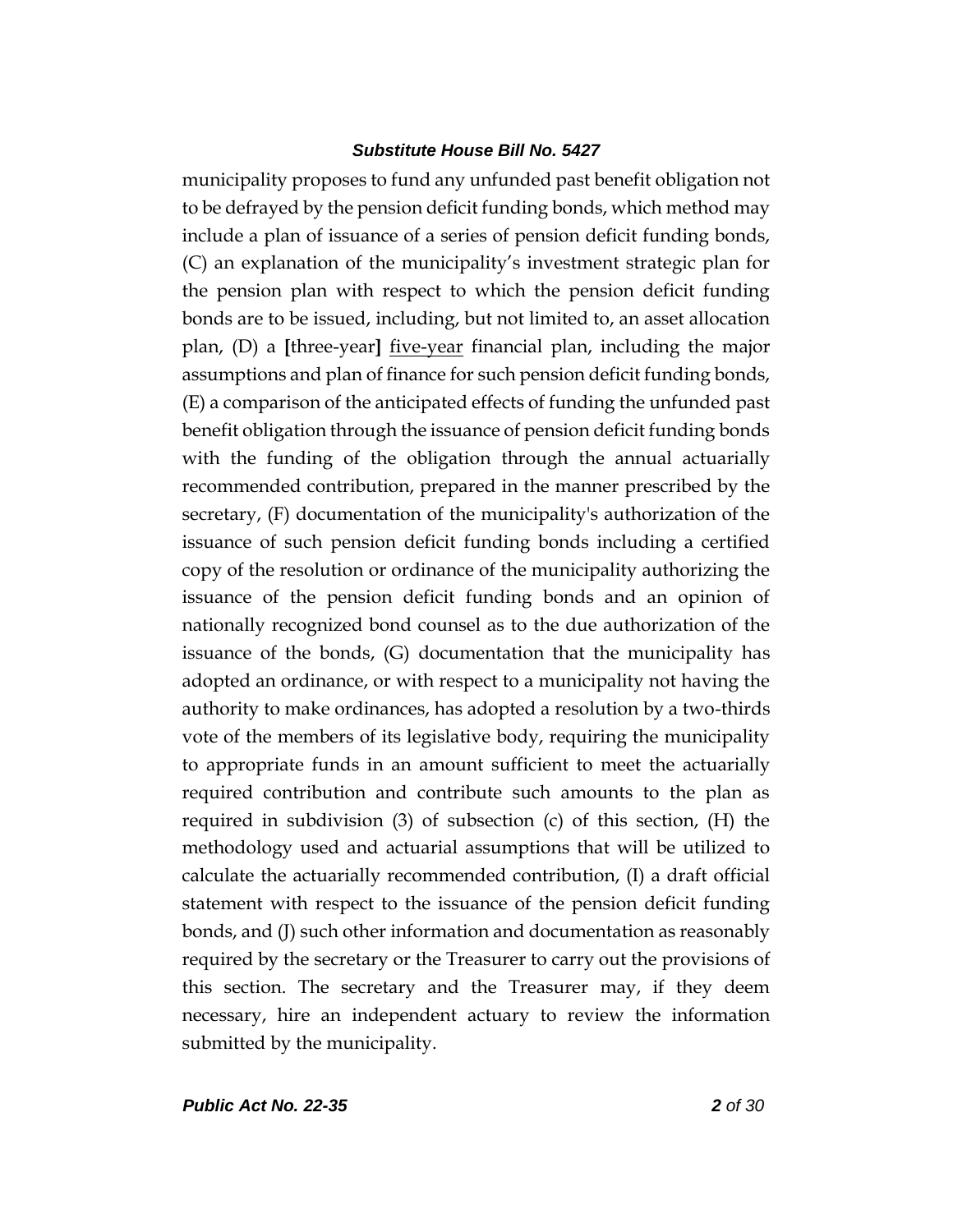(2) Not later than ten days after the sale of the pension deficit funding bonds, the municipality shall provide the secretary and the Treasurer with a final financing summary comparing the anticipated effects of funding the unfunded past benefit obligation through the issuance of the pension deficit funding bonds with the funding of the obligation through the annual actuarially recommended contribution, prepared in the manner prescribed by the secretary.

(3) As long as the pension deficit funding bonds or any bond refunding such bonds are outstanding, the municipality shall (A) for each fiscal year of the municipality commencing with the fiscal year in which the bonds are issued, appropriate funds in an amount sufficient to meet the actuarially required contribution and contribute such amount to the plan, and (B) notify the secretary annually, who shall in turn notify the Treasurer, of the amount or the rate of any such actuarially recommended contribution and the amount or the rate, if any, of the actual annual contribution by the municipality to the pension plan to meet such actuarially recommended contribution. On an annual basis, the municipality shall provide the secretary and the Treasurer with: (i) The actuarial valuation of the pension plan, (ii) a specific identification, in a format to be determined by the secretary, of any changes that have been made in the actuarial assumptions or methods compared to the previous actuarial valuation of the pension plan, (iii) the footnote disclosure and required supplementary information disclosure required by GASB Statement Number 27 with respect to the pension plan, and (iv) a review of the investments of the pension plan including a statement of the current asset allocation and an analysis of performance by asset class. With respect to a municipality which issues pension deficit funding bonds on or after July 1, 2006, in any fiscal year for which such municipality fails to appropriate sufficient funds to meet the actuarially required contribution in accordance with the provisions of this subdivision there shall be deemed appropriated an amount sufficient to meet such requirement, notwithstanding the provisions of

*Public Act No. 22-35 3 of 30*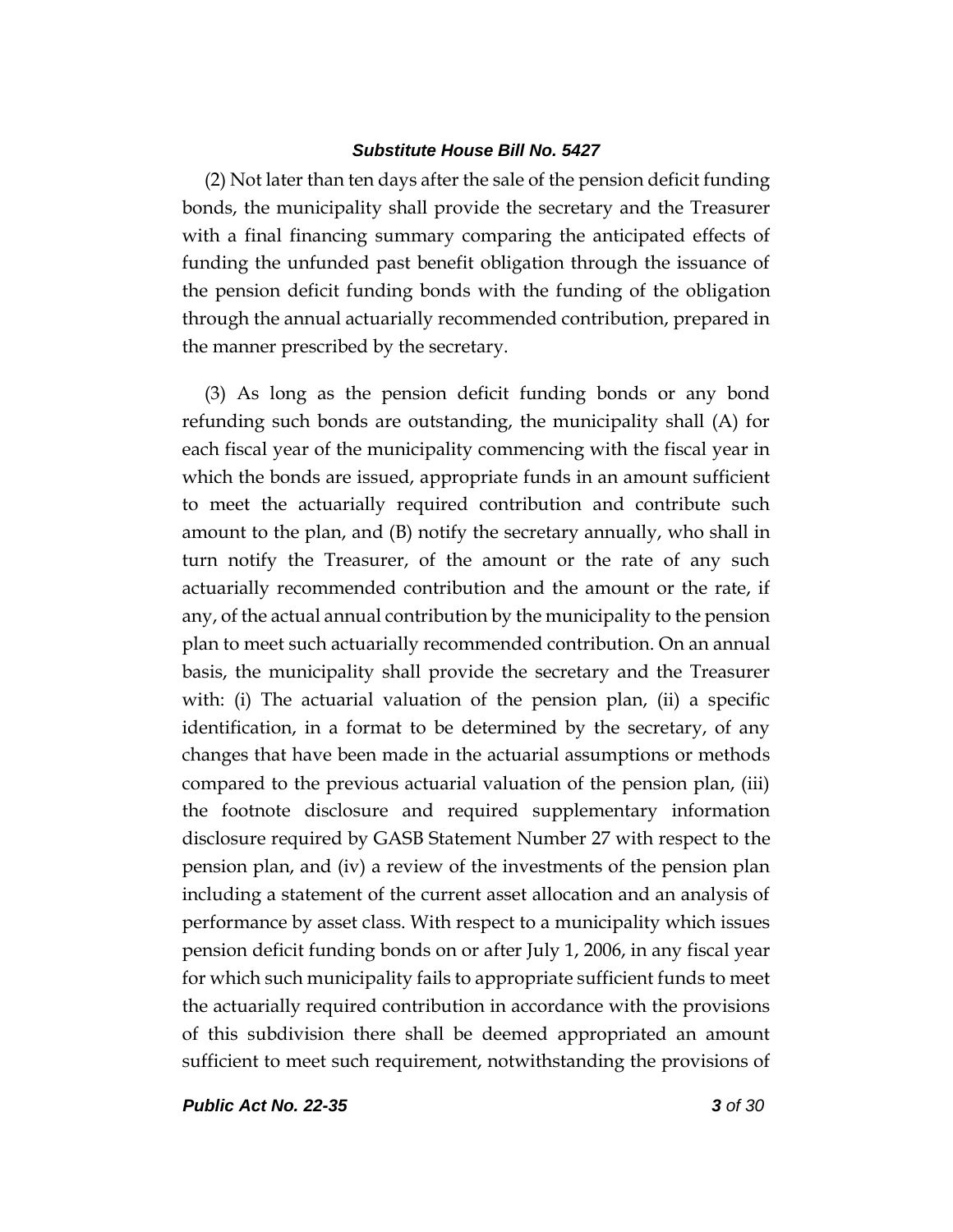any other general statute or of any special act, charter, special act charter, home-rule ordinance, local ordinance or local law.

(4) The municipality shall not issue pension deficit funding bonds prior to, or more than six months subsequent to, receipt of the written final review required under subsection (d) of this section. A municipality may renotify the secretary of its intention to issue pension deficit funding bonds and provide the secretary with updated information and documentation in the manner and as described in subdivision (1) of this subsection, and request an updated final review from the secretary if more than six months will elapse between the receipt of the prior final review of the secretary and the proposed date of issue of the pension deficit funding bonds.

Sec. 2. Subsection (e) of section 7-392 of the general statutes is repealed and the following is substituted in lieu thereof (*Effective October 1, 2022*):

(e) The treasurer or other officer having authority over the financial affairs of any reporting agency shall, annually, file a statement concerning the accounts and finances of such agency with the  $(1)$  town clerk of the town in which such agency is located, and (2) Secretary of the Office of Policy and Management, upon the secretary's request. Such statement shall include, but shall not be limited to, a listing of major disbursements and sources of receipts and shall be filed not later than ninety days after the end of the fiscal year or period which is the subject of the statement. Each treasurer or other officer who fails to file a statement required pursuant to this subsection shall be fined five hundred dollars for each statement not filed. The fine shall be levied and collected by the town clerk.

Sec. 3. Section 7-393 of the general statutes is repealed and the following is substituted in lieu thereof (*Effective October 1, 2022*):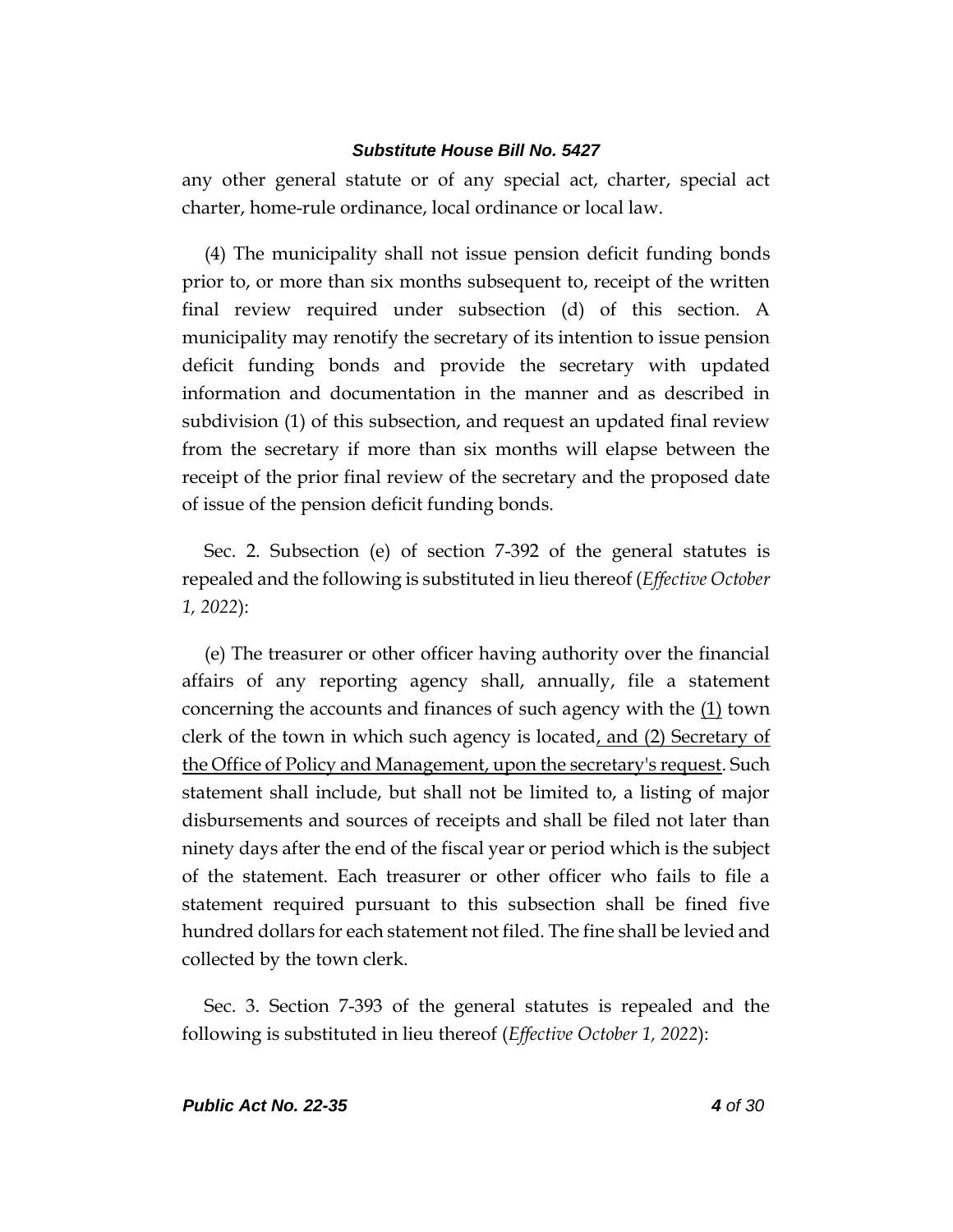Upon the completion of an audit, the independent auditor shall file certified copies of the audit report with (1) the appointing authority, (2) in the case of a town, city or borough, with the clerk of such town, city or borough, (3) in the case of a regional school district, with the clerks of the towns, cities or boroughs in which such regional school district is located and with the board of education, (4) in the case of an audited agency, with the clerks of the towns, cities or boroughs in which such audited agency is located, and (5) in each case, with the Secretary of the Office of Policy and Management. Such copies shall be filed within six months from the end of the fiscal year of the municipality, regional school district or audited agency, but the secretary may grant an extension of not more than thirty days, provided the auditor making the audit and the chief executive officer of the municipality, regional school district or audited agency shall jointly submit a request in writing to the secretary stating the reasons for such extension at least thirty days prior to the end of such six-month period. If the reason for the extension relates to deficiencies in the accounting system of the municipality, regional school district or audited agency the request must be accompanied by a corrective action plan. The secretary may, after a hearing with the auditor and officials of the municipality, regional school district or audited agency, grant an additional extension if conditions warrant. Said auditor shall preserve all of his working papers employed in the preparation of any such audit until the expiration of three years from the date of filing a certified copy of the audit with the secretary and such working papers shall be available, upon written request and upon reasonable notice from the secretary, during such time for inspection by the secretary or his authorized representative, at the office or place of business of the auditor, during usual business hours. Any municipality, regional school district, audited agency or auditor who fails to have the audit report filed on its behalf within six months from the end of the fiscal year or within the time granted by the secretary shall be referred by the secretary to the Municipal Finance Advisory Commission established pursuant to section 7-394b, assessed a civil

*Public Act No. 22-35 5 of 30*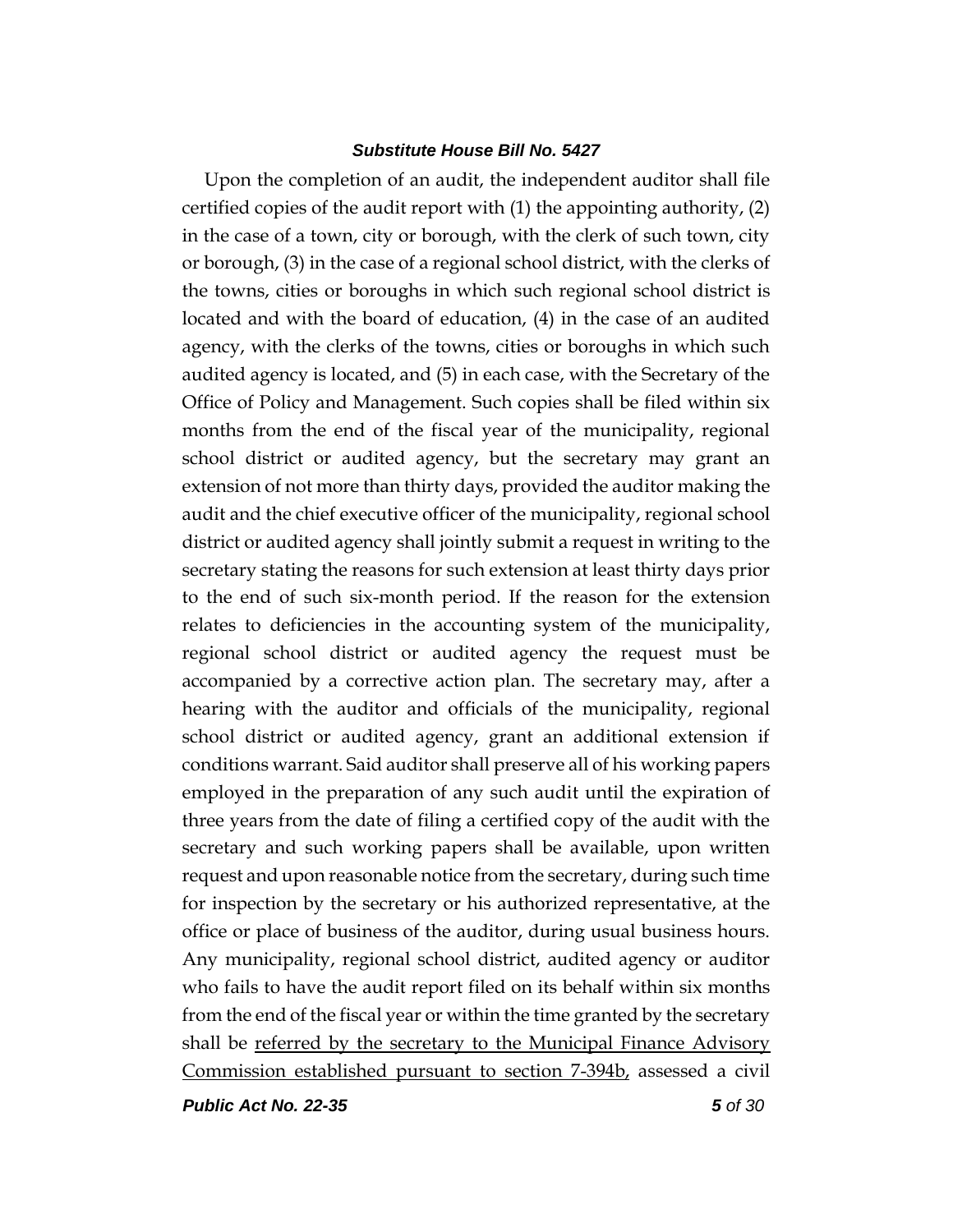penalty of not less than one thousand dollars but not more than ten thousand dollars **[**. The**]** or both, except that the secretary may waive such **[**penalty**]** penalties if, in **[**his**]** the secretary's opinion, there appears to be reasonable cause for not having completed or provided the required audit report, provided an official of the municipality, regional school district or audited agency or the auditor submits a written request for such waiver.

Sec. 4. Subsection (d) of section 7-395 of the general statutes is repealed and the following is substituted in lieu thereof (*Effective October 1, 2022*):

(d) The secretary shall refer to the Municipal Finance Advisory Commission any municipality that has not been previously referred to said commission pursuant to subsection (b) of this section or section 7- 576, 7-576a, as amended by this act, or 7-576c, as amended by this act, provided the municipality has:

(1) A negative fund balance percentage;

(2) Reported a fund balance percentage of less than five per cent in the three immediately preceding fiscal years;

(3) Reported **[**a declining fund balance trend**]** an operating deficit in the two immediately preceding fiscal years and a fund balance percentage of less than five per cent in the immediately preceding fiscal year, as determined by the statement of revenues, expenditures and changes in fund balance of the general fund of the audited financial statements of the municipality;

(4) Issued tax or **[**bond**]** revenue anticipation notes in the three immediately preceding fiscal years to meet cash liquidity;

(5) **[**Had a general fund annual operating budget deficit of one and one-half per cent or more of such municipality's general fund revenues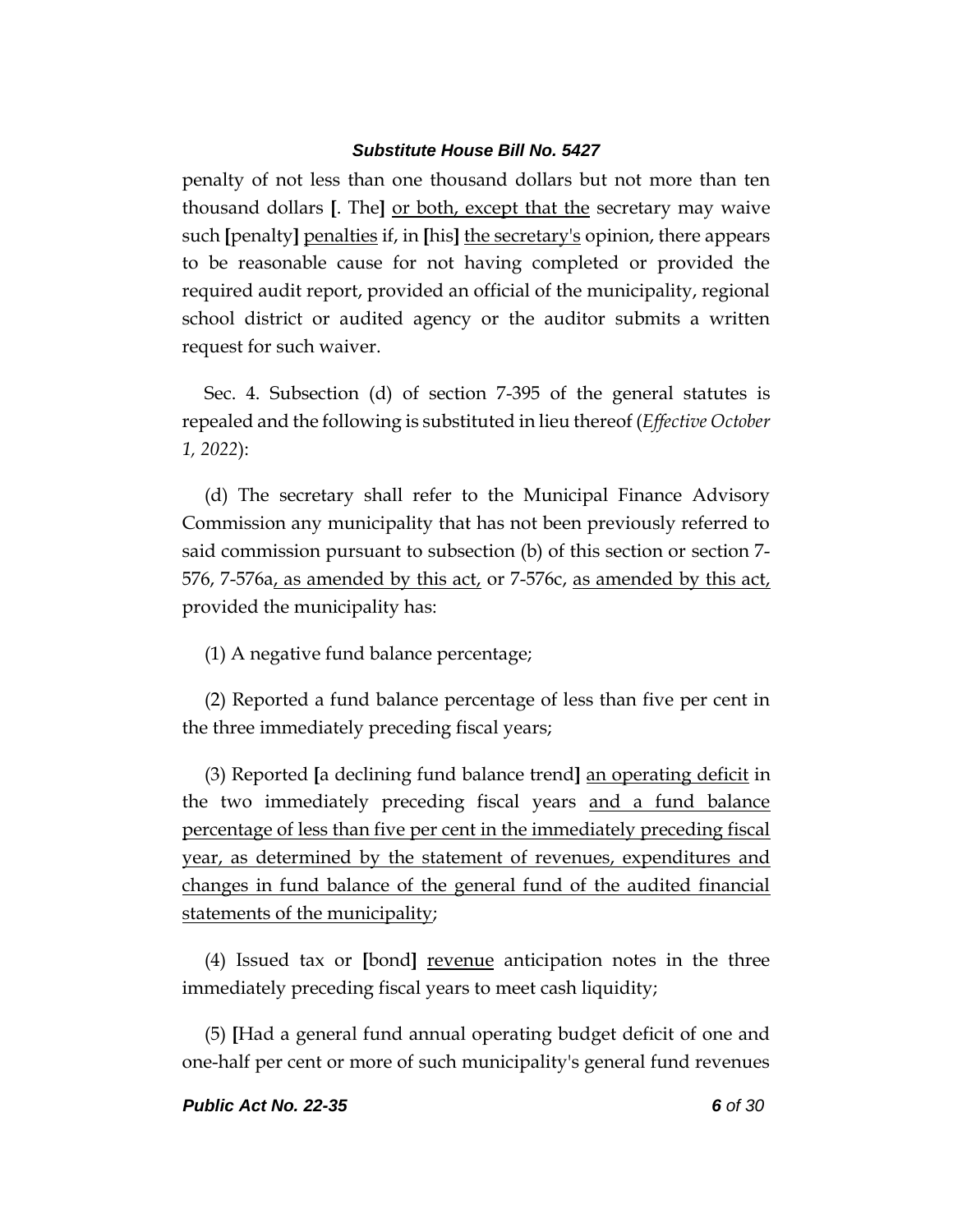in the immediately preceding fiscal year**]** Did not file an annual audit report in the twelve months after the end of the fiscal year;

(6) **[**Had a general fund annual operating budget deficit of two per cent or more of such municipality's average general fund revenues in the two immediately preceding fiscal years**]** Reported an annual audit that included at least one material or significant audit finding that was reported in the annual audits of the two immediately preceding fiscal years; or

(7) Received a bond rating below A from a bond rating agency.

Sec. 5. Section 7-406c of the general statutes is repealed and the following is substituted in lieu thereof (*Effective October 1, 2022*):

(a) Not later than July 1, 2014, the Secretary of the Office of Policy and Management shall, in consultation with the Department of Education, the Connecticut Conference of Municipalities and the Council of Small Towns, develop and implement a uniform system of accounting for municipal revenues and expenditures, including, but not limited to, board of education and grant agency expenditures and revenue. Such uniform system of accounting shall include a uniform chart of accounts to be used at the municipal level. Such chart of accounts shall include, but not be limited to, all amounts and sources of revenue and donations of cash and real or personal property in the aggregate totaling five hundred dollars or more received by a municipality. The secretary shall make such chart of accounts available on the Internet web site of the Office of Policy and Management.

(b) Not later than June 30, 2015, each municipality shall implement the uniform system of accounting for municipal revenues and expenditures developed pursuant to subsection (a) of this section by using such uniform system to complete and file annual reports with the Office of Policy and Management as may be required by the secretary in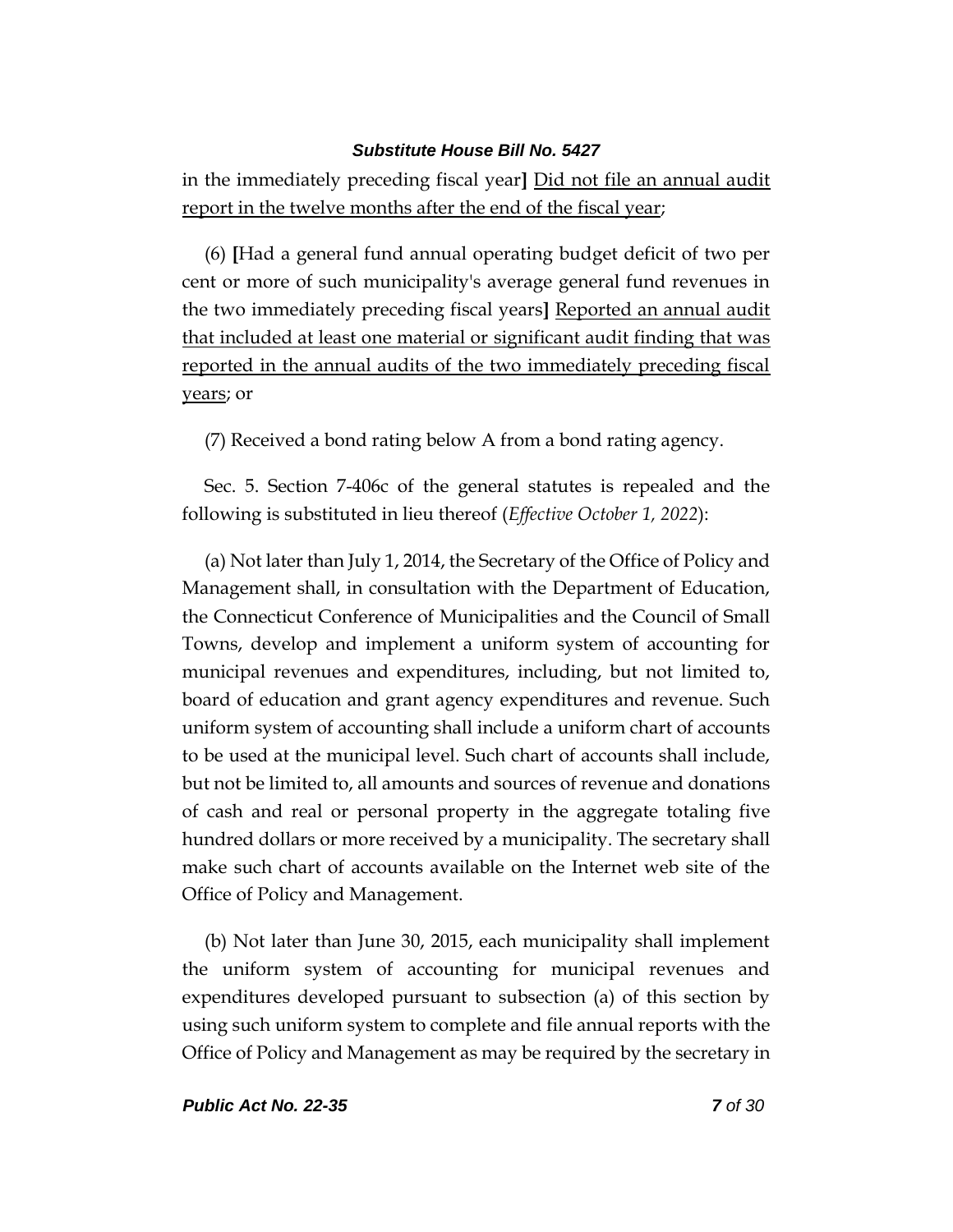order to increase transparency regarding municipal expenditures and to meet the state's benchmarking goals. Any annual report required pursuant to this subsection shall be filed not later than January thirtyfirst annually.

(c) Not later than January 31, 2023, and annually thereafter, each municipality shall file financial data with the Office of Policy and Management. Such data shall (1) be filed electronically, in a form and manner prescribed by the Secretary of the Office of Policy and Management, and (2) contain such municipality's audited financial statements and any other information required by said secretary to determine the financial condition of such municipality.

Sec. 6. Section 7-560 of the general statutes is repealed and the following is substituted in lieu thereof (*Effective October 1, 2022*):

Whenever used in subsection (a) of section 7-394b, and sections 7-560 to 7-579, inclusive, the following definitions shall apply:

(1) "Attorney General" means the Attorney General of the state of Connecticut.

(2) "Certified municipality" means a municipality that has been certified as a tier I or tier II municipality by the secretary.

(3) "Chief executive officer" means the officer described in section 7- 193.

(4) "Debt service payment fund" means the fund into which the proceeds of the property tax intercept procedure are deposited and from which debt service on all outstanding general obligations of a municipality which have a term of more than one year and additionally all outstanding general obligations which the municipality determines are to be supported by the tax intercept procedure shall be paid as provided in subsection (a) of section 7-394b and sections 7-560 to 7-579,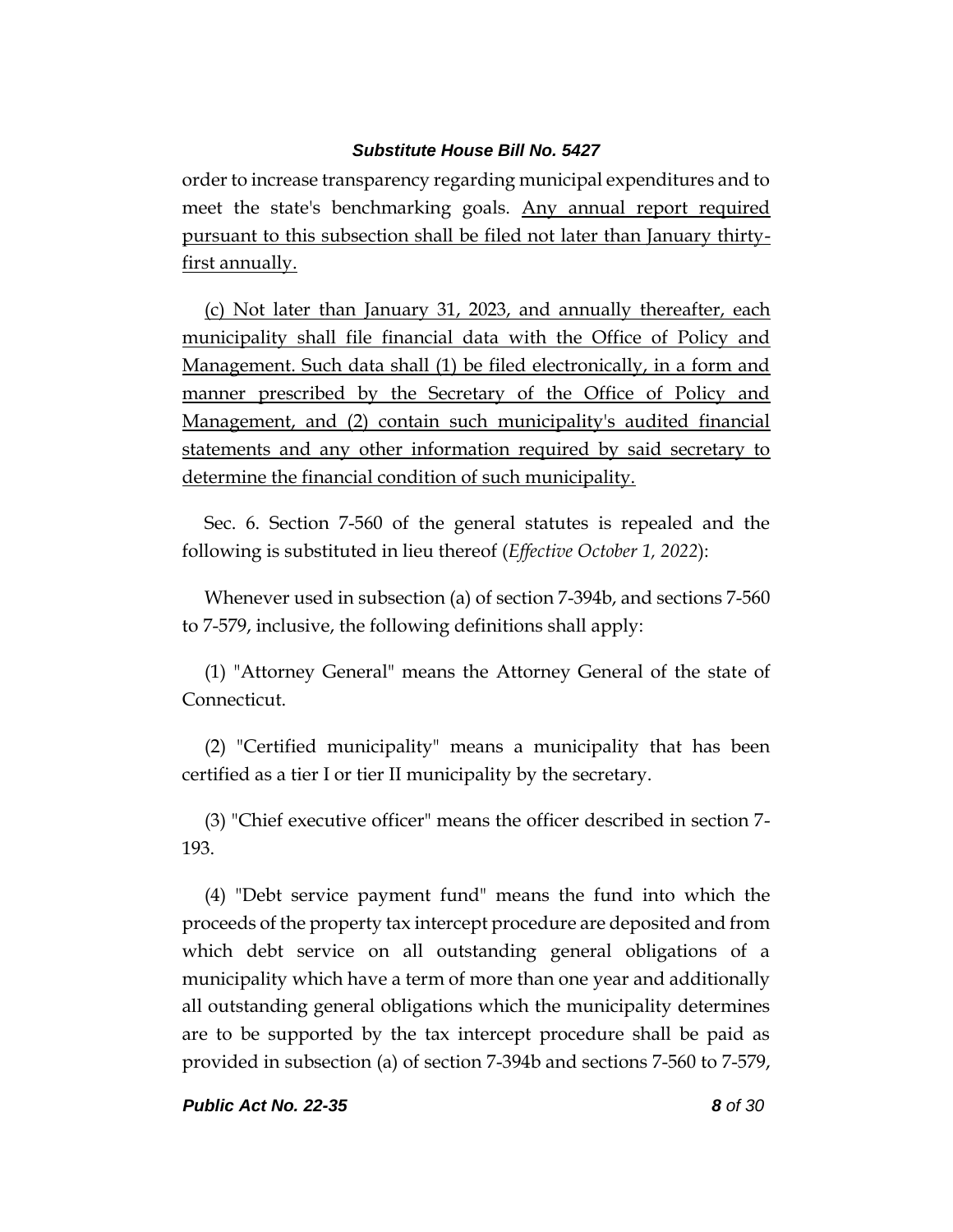inclusive.

(5) "Debt service payment fund requirement" means an amount at least equal to the aggregate amount of principal, sinking fund installments, if any, and interest during the then current fiscal year as the same become due and payable on all outstanding general obligations of the municipality which have a term of more than one year and additionally all outstanding general obligations which the municipality determines are to be supported by the tax intercept procedure.

(6) "Deficit" means with respect to the general fund of any municipality, any cumulative excess of expenditures, encumbrances, or other uses of funds for any fiscal year and all prior fiscal years over revenues of the municipality for such period and the prior year's unassigned fund balance, as reflected in the most recent audited financial statements of such municipality. For purposes of determining such excess, revenues shall not include the proceeds of tax anticipation notes and expenditures shall not include any principal payment of tax anticipation notes.

(7) "Deficit obligation" means any general obligation with a term of more than one year or any bond or any note issued in anticipation thereof, issued by a municipality either for the purpose of or having the effect of reducing, eliminating or preventing a general fund, special revenue fund or enterprise fund deficiency, other than any obligation issued pursuant to chapter 110.

(8) "Designated tier I municipality" means a municipality designated as a tier I municipality in accordance with the provisions of section 7- 576a, as amended by this act.

(9) "Designated tier II municipality" means a municipality designated as a tier II municipality in accordance with the provisions of section 7-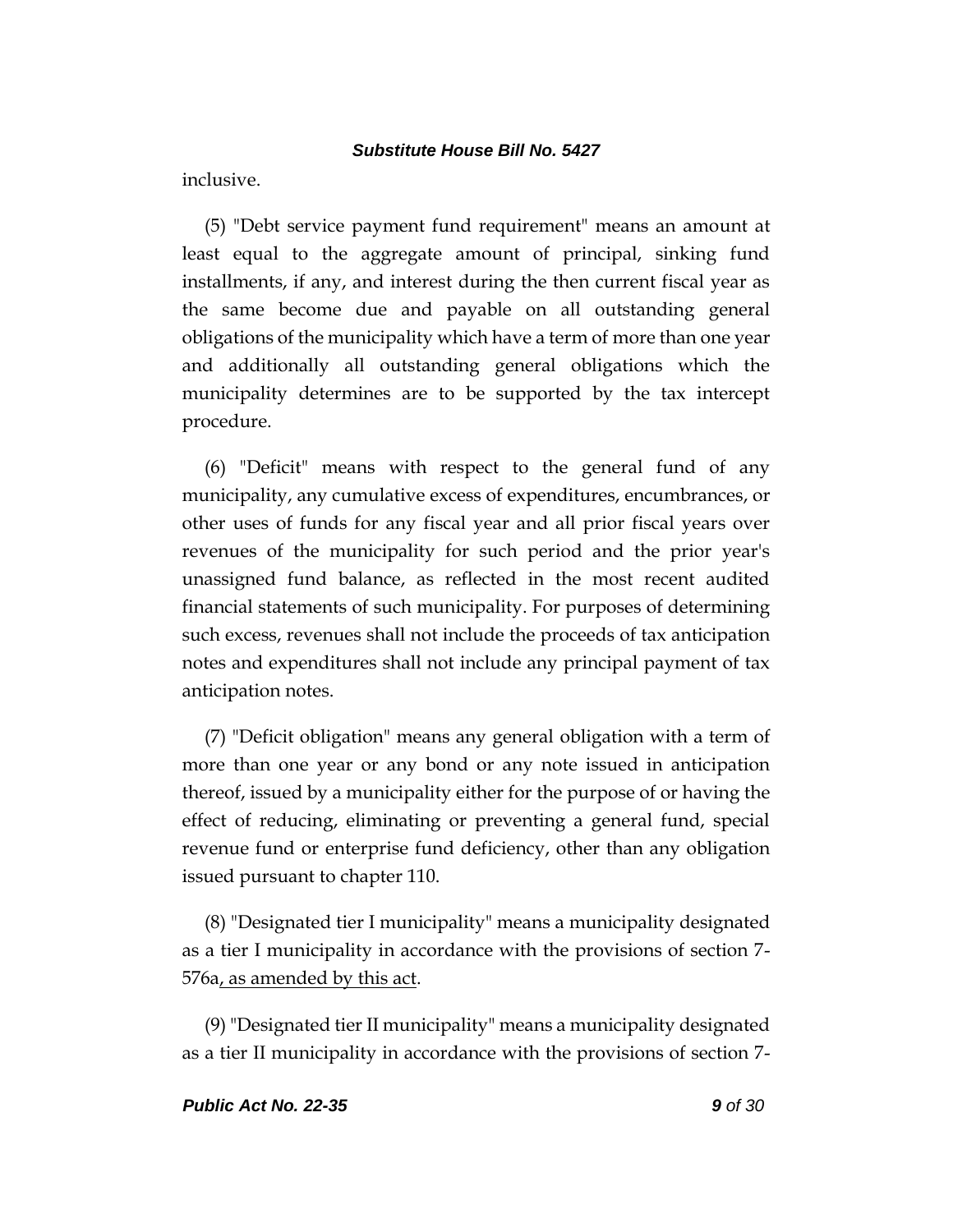576b, as amended by this act.

(10) "Designated tier III municipality" means a municipality designated as a tier III municipality in accordance with the provisions of section 7-576c, as amended by this act.

(11) "Designated tier IV municipality" means a municipality designated as a tier IV municipality in accordance with the provisions of section 7-576e, as amended by this act.

(12) "Equalized mill rate" means the tax rate derived from the most recent available grand levy of a municipality divided by the equalized net grand list on which such levy is based, as determined by the secretary in accordance with section 10-261a.

(13) "Fund balance" means the amount that assets and deferred outflow of resources of a municipality's general fund exceeds the liabilities and deferred inflow of resources of the general fund of the municipality, as of the fiscal year ended as reflected in the municipality's most recent audited financial statements presented in accordance with generally accepted accounting principles.

(14) "Fund balance percentage" means the fund balance of the general fund of a municipality as of the fiscal year ended in the municipality's most recent audited financial statements and presented in accordance with generally accepted accounting principles, divided by the sum of revenues of the general fund and operating transfers into the general fund for the fiscal year.

(15) "General fund deficiency" means a deficit or a projected fiscal year deficit, or both.

(16) "General obligation" means an obligation issued by a municipality and secured by the full faith and credit and taxing power of such municipality including any contingent obligation which is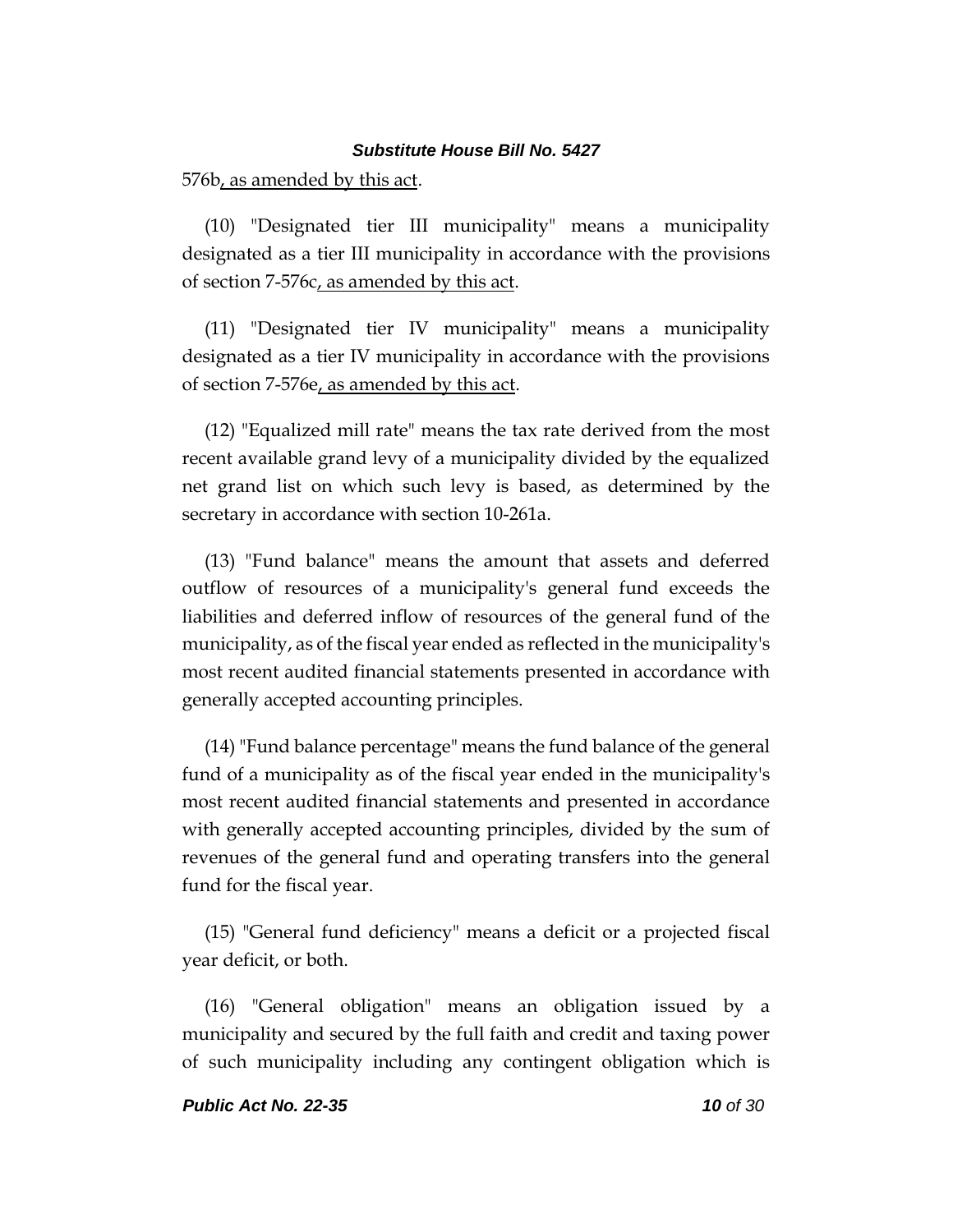payable from the general fund and is subject to annual appropriation.

(17) "Maximum required capital reserve" means the maximum aggregate amount of principal, interest and other amounts due and owing during any succeeding fiscal year, excluding any sinking fund installments payable in a prior fiscal year on outstanding general obligations of a certified municipality supported by a special capital reserve fund issued pursuant to subsection (a) of section 7-394b and sections 7-568 to 7-579, inclusive.

(18) "Minimum required capital reserve" means the aggregate amount of principal, sinking fund installments, interest and other amounts due and owing during the next succeeding fiscal year on outstanding general obligations of a certified municipality supported by a special capital reserve fund pursuant to subsection (a) of section 7-394b and sections 7-560 to 7-579, inclusive.

(19) "Municipal Accountability Review Board" means the Municipal Accountability Review Board established pursuant to section 7-576d, as amended by this act.

(20) "Municipal aid" means formula grants, grants, payments in lieu of taxes, reimbursements, payments and other funding provided by the state to municipalities and used to fund municipal general fund budgets, including education budgets.

(21)"Municipal Finance Advisory Commission" means the Municipal Finance Advisory Commission established in section 7-394b.

(22) "Municipal restructuring fund loan" means a loan received by a municipality from the Municipal Restructuring Fund pursuant to section 7-576i, as amended by this act.

**[**(22)**]** (23) "Municipal revenue increase in fiscal year ending June 30, 2018, as a per cent of revenues" means the net difference in estimated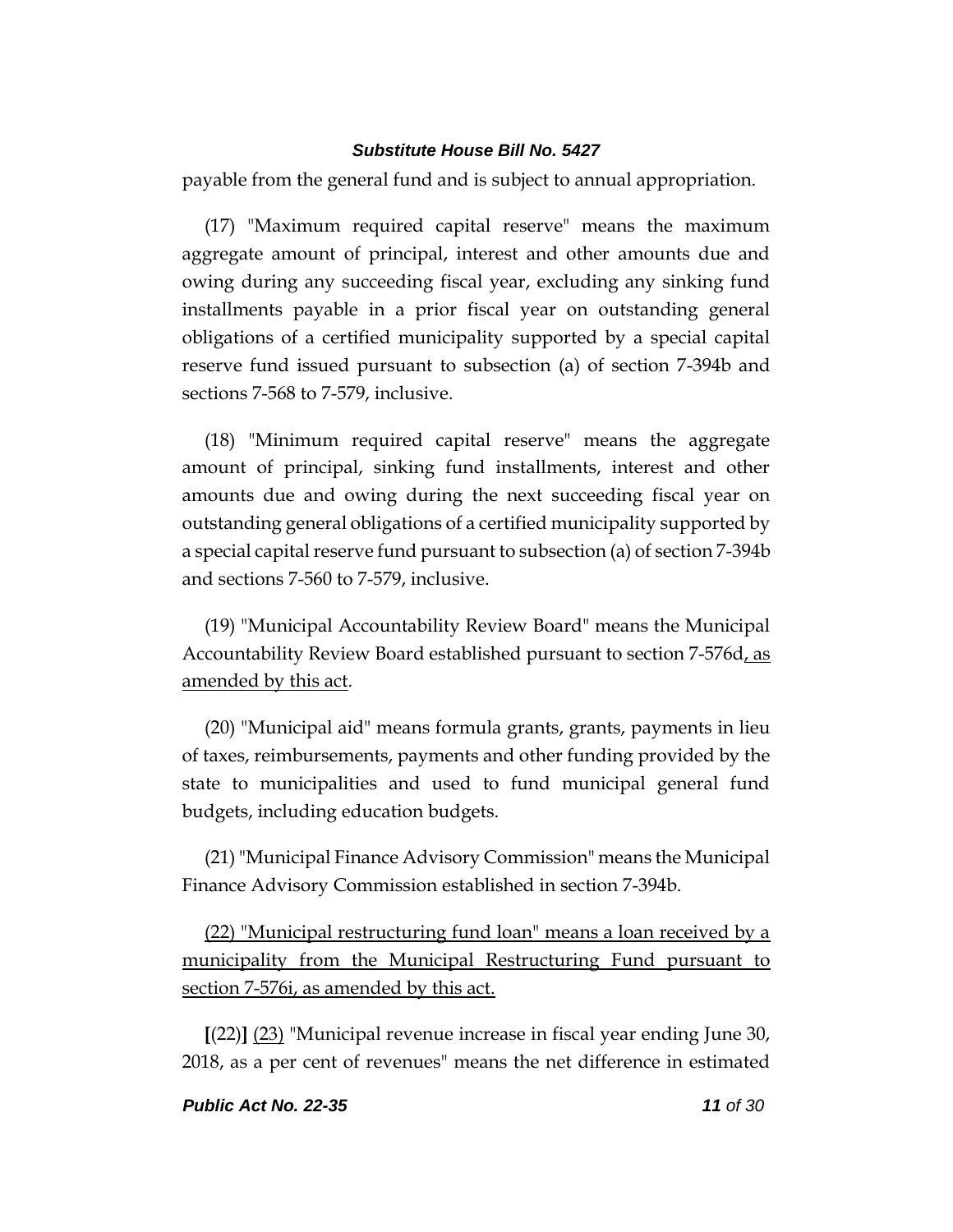municipal revenues from state sources and new municipal taxing authority as compiled by the secretary pursuant to section 4-71b for the fiscal year ending June 30, 2018, as compared to the estimated municipal revenues from such sources compiled by the secretary pursuant to section 4-71b for the fiscal year ending June 30, 2017, divided by the sum of revenues of the general fund and operating transfers into the general fund as reported in the municipality's audited financial statements for the fiscal year ending June 30, 2016.

**[**(23)**]** (24) "Municipality" means any town, city, borough, consolidated town and city, consolidated city and borough, any metropolitan district, any district, as defined in section 7-324, and any other political subdivision of the state having the power to levy taxes and to issue bonds, notes or other obligations.

**[**(24)**]** (25) "Obligation" means any bond, bond anticipation note or other interim funding obligation, certificate of participation, security, financing lease, installment purchase agreements, capital lease, receivable or other asset sale, refinancing covered by this definition and any other transaction which constitutes debt in accordance with both municipal reporting standards in section 7-394a and the regulations prescribing municipal financial reporting adopted by the secretary.

**[**(25)**]** (26) "Outstanding obligation" means any obligation with respect to which a principal or interest payment, sinking fund installment or other payment or deposit is, or will be, due in the future and for which moneys or defeasance securities have not been deposited in escrow.

**[**(26)**]** (27) "Projected fiscal year deficit" means, with respect to the general fund of any municipality during any fiscal year, the excess of estimated expenditures and uses of funds for the fiscal year over estimated revenues and any cumulative unassigned general fund balance from the prior fiscal year. For purposes of determining such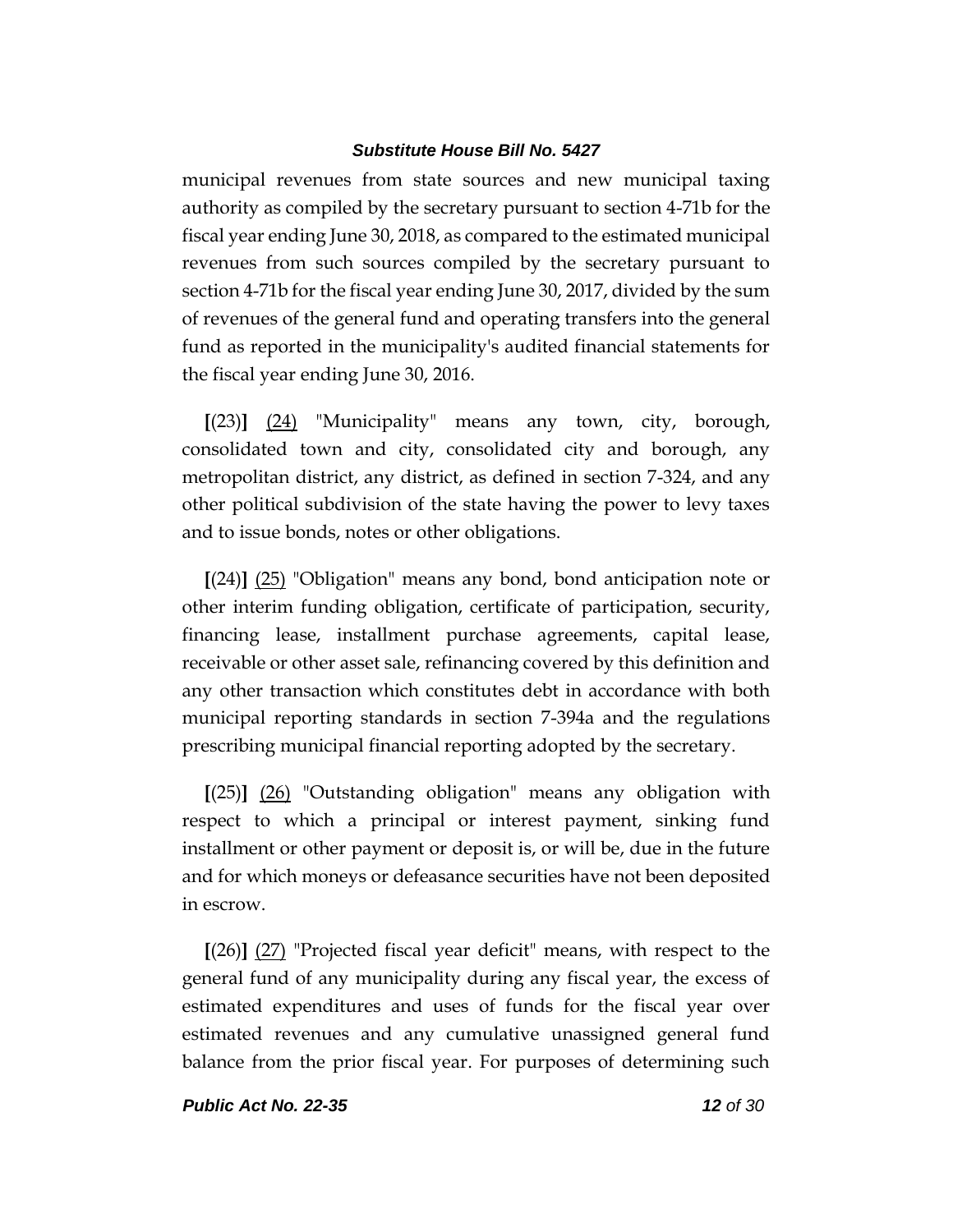excess, estimated revenues shall not include the proceeds of tax anticipation notes and estimated expenditures shall not include any principal payment of tax anticipation notes.

**[**(27)**]** (28) "Property taxes" means all taxes on real and personal property levied by the municipality in accordance with the general statutes including any interest, penalties and other related charges, and shall not mean any rent, rate, fee, special assessment or other charge based on benefit or use.

**[**(28)**]** (29) "Property tax intercept procedure" means a procedure where a municipality provides for the collection and deposit in a debt service payment fund maintained with a trustee of all property taxes needed to meet the debt service payment fund requirement and which meets all the requirements of section 7-562.

**[**(29)**]** (30) "Property tax levy" means the mill rate of the municipality multiplied by the net taxable grand list of the municipality.

**[**(30)**]** (31) "Revenues" means, with respect to the general fund for any municipality for any fiscal year, property taxes and other moneys that are generally available for, accounted for and deposited in the municipality's general fund.

**[**(31)**]** (32) "Secretary" means the Secretary of the Office of Policy and Management.

**[**(32)**]** (33) "Special capital reserve fund" means the fund established pursuant to section 7-571 to secure the timely payment of principal and interest on general obligations issued by a certified municipality approved by the Treasurer pursuant to section 7-573.

**[**(33)**]** (34) "State" means the state of Connecticut.

**[**(34)**]** (35) "Tier I municipality" means any municipality which has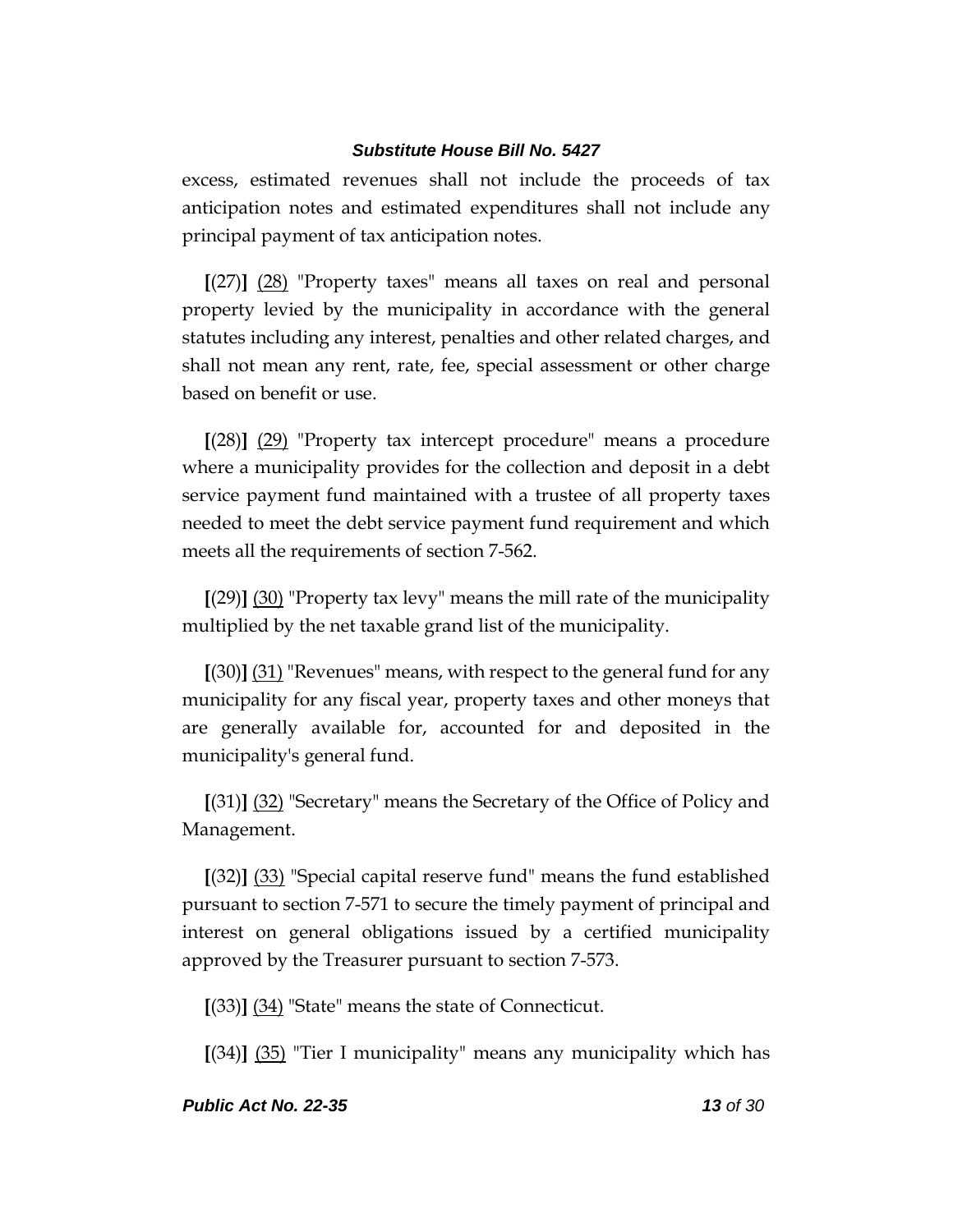applied to and been certified by the secretary as a tier I municipality.

**[**(35)**]** (36) "Tier II municipality" means any municipality which has applied to and been certified by the secretary as a tier II municipality.

**[**(36)**]** (37) "Treasurer" means the Treasurer of the state of Connecticut.

**[**(37)**]** (38) "Trustee" means any trust company or bank having the powers of a trust company within or without the state, appointed by the municipality as trustee for the municipality's tax intercept procedure or special capital reserve fund and approved by the Treasurer, as well as any successor trust company or bank having the powers of a trust company within or without the state succeeding a prior trust company or bank as trustee, so appointed and approved.

Sec. 7. Section 7-576a of the general statutes is repealed and the following is substituted in lieu thereof (*Effective October 1, 2022*):

(a) **[**The chief elected official of a municipality may apply to the secretary to request designation as a tier I municipality if any of the following conditions exist: (1) The municipality has no bond rating, or its highest bond rating is A or above, provided the municipality has no rating that is not investment grade, receives less than thirty per cent of its current fiscal year general fund budget revenues in the form of municipal aid from the state, has a positive fund balance percentage, and has a municipal revenue increase in fiscal year ending June 30, 2018, as a per cent of revenues of two per cent or more, (2) the municipality has no bond rating or its highest bond rating is A, provided the municipality has no rating that is not investment grade, receives less than thirty per cent of its current fiscal year general fund budget revenues in the form of municipal aid from the state, and had a positive fund balance percentage of less than five per cent, or (3) the municipality's highest bond rating is AA or above, provided the municipality has no rating that is not investment grade, receives thirty

*Public Act No. 22-35 14 of 30*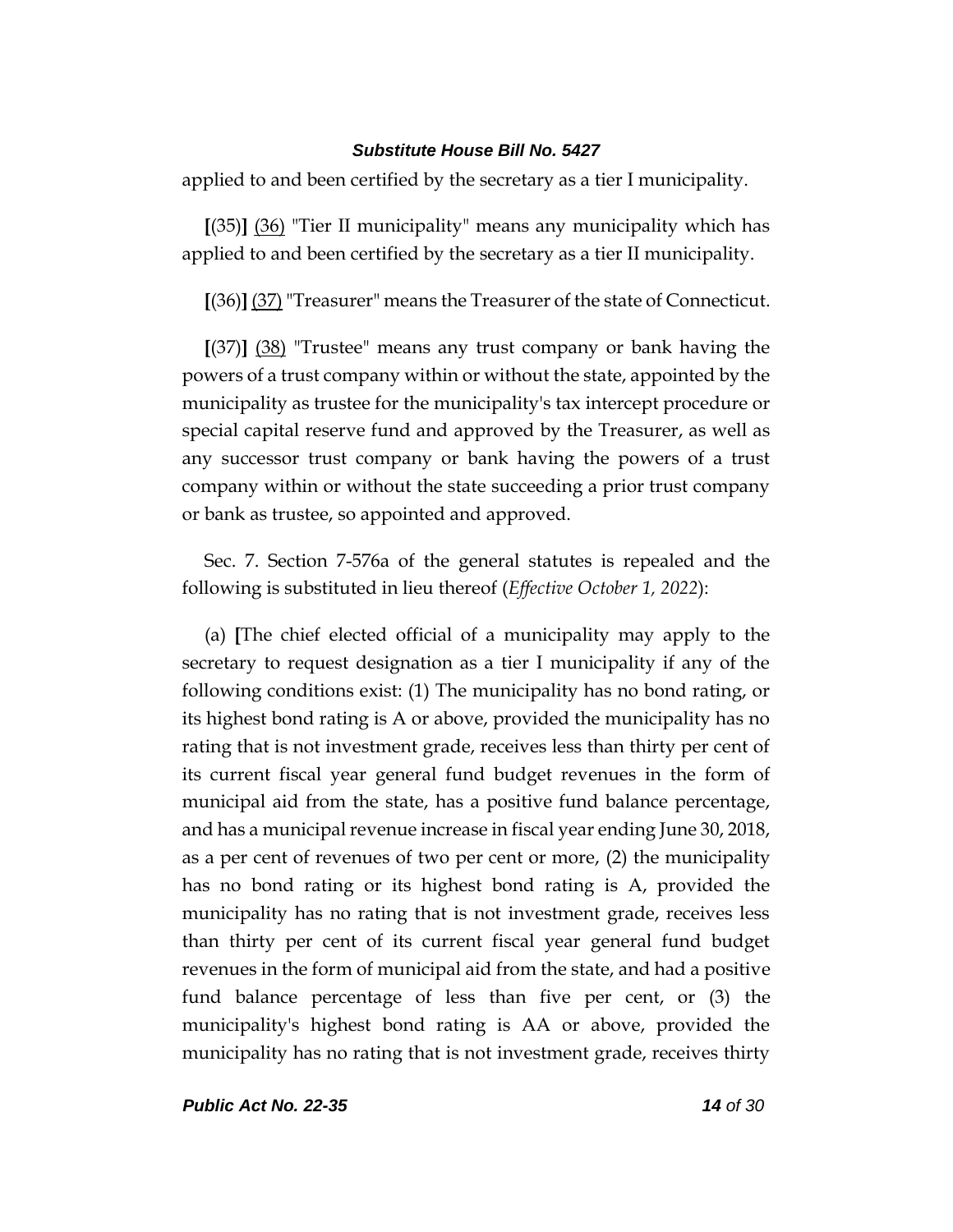per cent or more of its current fiscal year general fund budget revenues in the form of municipal aid from the state, has an equalized mill rate of less than thirty, has a positive fund balance percentage, and has a municipal revenue increase in the fiscal year ending June 30, 2018, as a per cent of revenues of two per cent or more.**]** Any municipality referred pursuant to subsection (d) of section 7-395, as amended by this act, to the Municipal Finance Advisory Commission shall be designated a tier I municipality. The chief elected official of any municipality that does not meet the conditions identified under subsection (d) of section 7-395, as amended by this act, may apply to the Municipal Finance Advisory Commission for designation as a tier I municipality, provided such official (1) expects that such municipality will meet one or more such conditions in the following twenty-four month period, and (2) submits a report to the Municipal Finance Advisory Commission, in a form and manner prescribed by the commission, that confirms that such condition or conditions will be met in such period.

(b) The secretary shall refer any municipality **[**which has requested designation**]** designated as a tier I municipality to the Municipal Finance Advisory Commission, pursuant to the provisions of section 7-395, as amended by this act. In addition to the requirements of section 7-394b, such municipality shall prepare and present a **[**three-year**]** five-year financial plan to the Municipal Finance Advisory Commission for its review and approval.

Sec. 8. Section 7-576b of the general statutes is repealed and the following is substituted in lieu thereof (*Effective October 1, 2022*):

(a) The chief elected official of a municipality designated as a tier I municipality pursuant to section 7-576a, as amended by this act, may apply to the secretary to request designation as a tier II municipality if **[**any of the following conditions exist: (1) The municipality has no bond rating from a bond rating agency, or, if its highest bond rating is A, provided the municipality has no rating that is not investment grade,

*Public Act No. 22-35 15 of 30*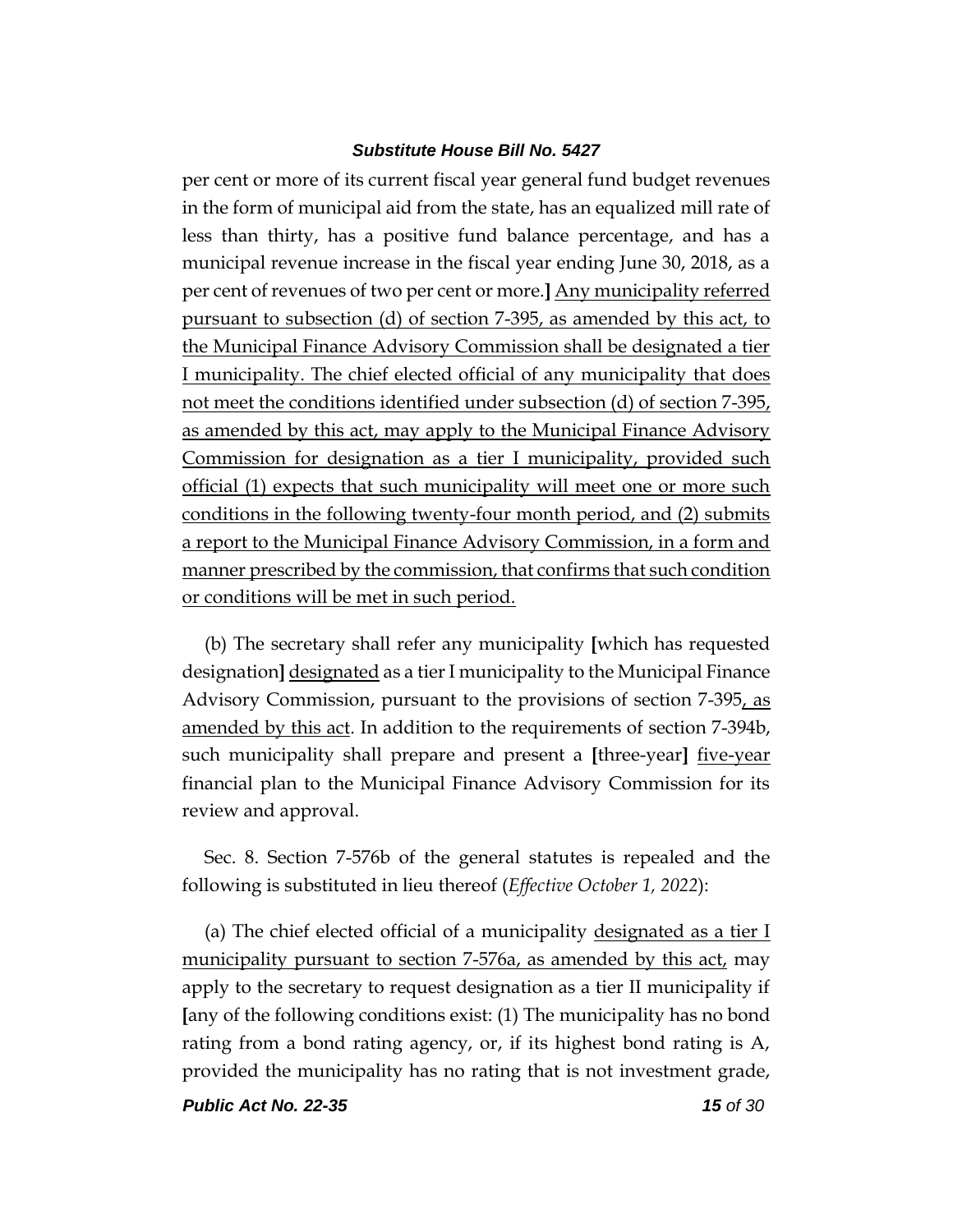receives thirty per cent or more of its current or prior fiscal year general fund budget revenues were or are in the form of municipal aid from the state, has a positive fund balance percentage of five per cent or more, has an equalized mill rate of less than thirty, and has a municipal revenue increase in fiscal year ending June 30, 2018, as a per cent of revenues of two per cent or more, (2) the municipality has no bond rating from a bond rating agency, or, if its highest bond rating is A, provided the municipality has no rating that is not investment grade, receives thirty per cent or more of its current or prior fiscal year general fund budget revenues were or are in the form of municipal aid from the state, has an equalized mill rate of less than thirty, and has a positive fund balance percentage of less than five per cent, (3) the municipality's highest bond rating is AA or higher, provided the municipality has no rating that is not investment grade, receives thirty per cent or more of its current or prior fiscal year general fund budget revenues were or are in the form of municipal aid from the state, and has an equalized mill rate of thirty or more, (4) the municipality's highest bond rating is AA or higher, provided the municipality has no rating that is not investment grade, and has a negative fund balance percentage, or (5) the municipality's highest bond rating is Baa or BBB, provided the municipality has no rating that is not investment grade, has a positive fund balance percentage and**]** the municipality has held one or more meetings with the Municipal Finance Advisory Committee, and (1) has an equalized mill rate of not less than thirty, or  $(2)$  received thirty per cent or more of its most recent audited financial statement revenues in the form of municipal aid from the state. Any such official that applies for such designation pursuant to this subsection shall provide a copy of such application to the Municipal Finance Advisory Committee not later than ten days after making such application.

(b) The secretary shall **[**refer any municipality which has requested designation as a tier II**]** (1) designate any tier I municipality as a tier II municipality at the request of such municipality, if the secretary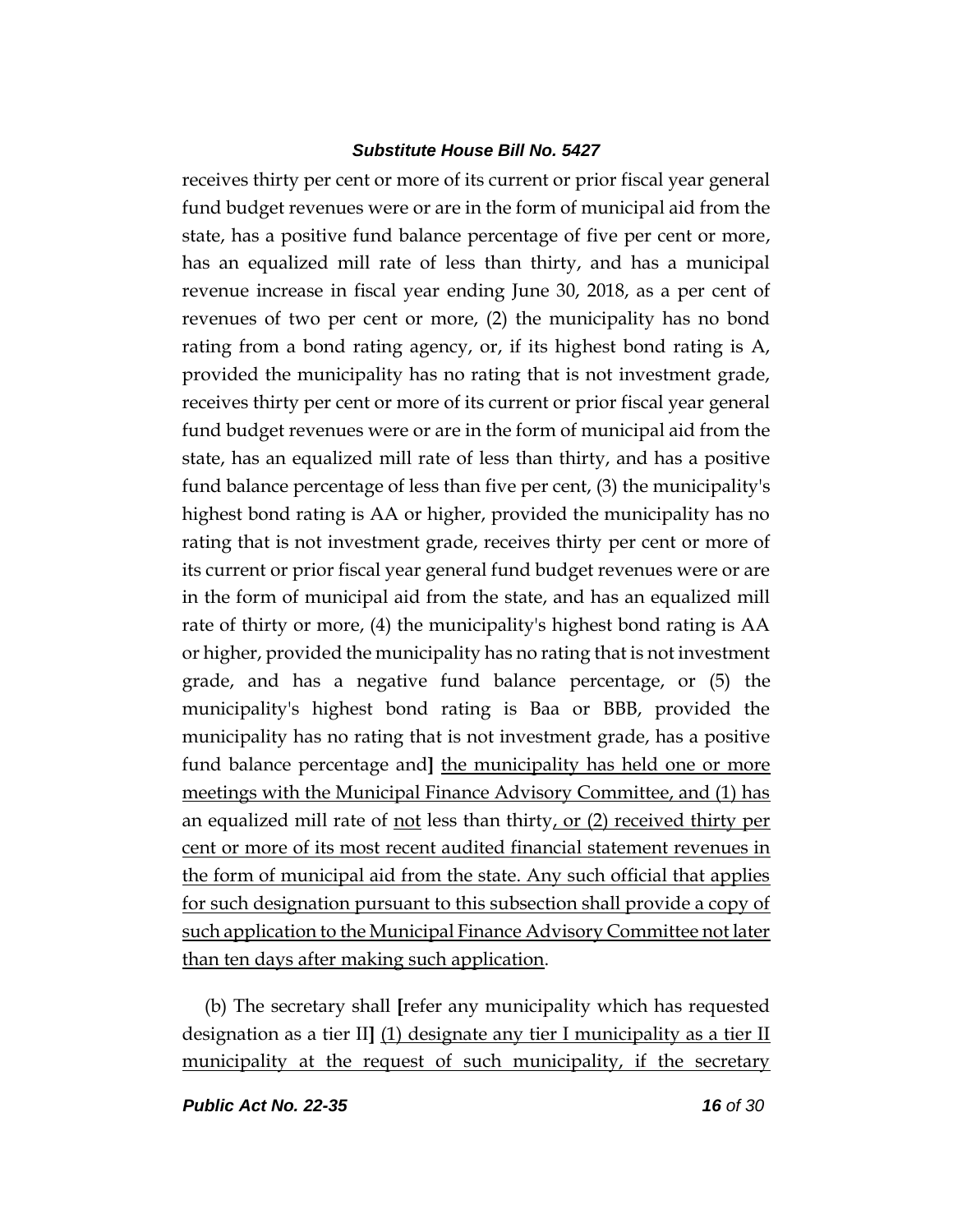determines that the fiscal condition of the municipality warrants such designation, based on the secretary's review of the reports and findings of the Municipal Finance Advisory Commission concerning such municipality, and (2) refer such municipality to the Municipal Accountability Review Board established pursuant to section 7-576d, as amended by this act. Said board shall have the same authority and responsibilities possessed by the Municipal Finance Advisory Commission with respect to tier II certified municipalities referred to it, including, but not limited to, requiring that such municipalities prepare and present to said board for its review and approval a **[**three-year**]** fiveyear financial plan and monthly financial reports, in a manner prescribed by said board. In preparing and adopting its annual budgets, such municipality shall only include assumptions respecting state revenues and property tax revenues as approved by such board and such board shall approve or disapprove all obligations issued by a designated tier II municipality pursuant to section 7-575 and this section, provided it shall only approve such obligations which in its judgment improve the financial condition of such municipality.

(c) The Municipal Finance Advisory Commission may, after holding at least one meeting with a designated tier I municipality, recommend to the secretary that such municipality be designated as a tier II municipality. Any such recommendation shall be made on the basis of such municipality's financial condition, which shall be documented by the commission in a report submitted to the secretary. A copy of such report shall be provided to such municipality not later than ten days after such submission. Not later than forty-five days after such submission, the secretary may approve or reject such recommendation. If the secretary does not approve or reject such recommendation during such forty-five-day period, such recommendation shall be deemed rejected.

Sec. 9. Section 7-576c of the general statutes is repealed and the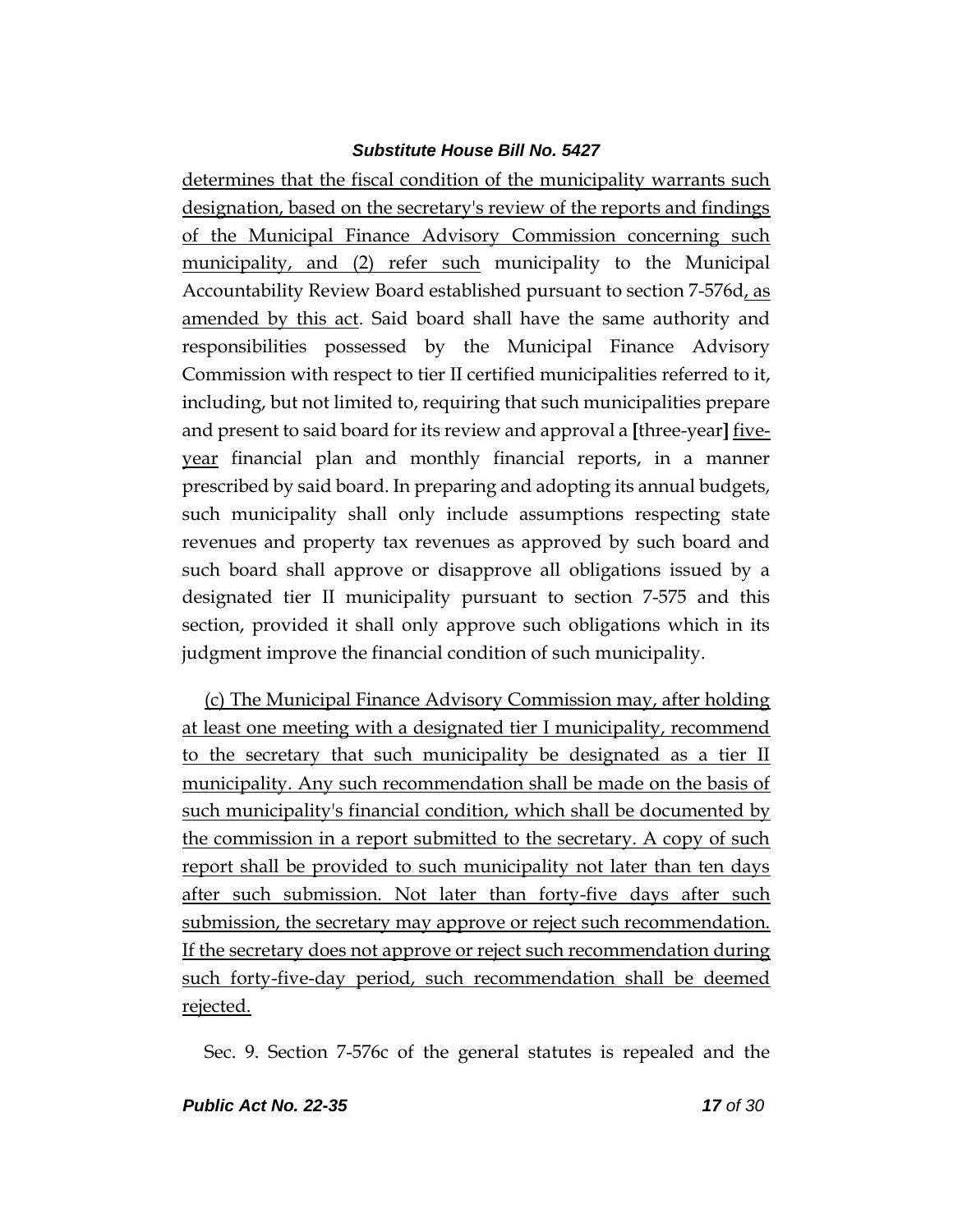following is substituted in lieu thereof (*Effective October 1, 2022*):

(a) The chief elected official of a municipality designated as a tier  $I$ municipality pursuant to section 7-576a, as amended by this act, or the legislative body of such municipality, by majority vote, may apply to the secretary to request designation as a tier III municipality after holding at least one meeting with the Municipal Finance Advisory Commission, if **[**any of the following conditions exist: (1) The municipality has at least one bond rating from a bond rating agency that is below investment grade, or (2) the municipality has no bond rating from a bond rating agency, or, if its highest bond rating is A, Baa or BBB, provided the municipality has no rating that is not investment grade, and it has either (A) a negative fund balance percentage, or (B)**]** the municipality (1) has an equalized mill rate that is thirty or more, **[**and it receives**]** or (2) received thirty per cent or more of its **[**current or prior fiscal year general fund budget revenues were or are**]** most recent audited financial statement revenues in the form of municipal aid from the state. Prior to submission of such request by a chief elected official, such official shall provide notice of intent to apply for such designation to the legislative body of such municipality. Such legislative body shall have **[**thirty**]** forty-five days from receipt of such notice to approve or reject the chief elected official's decision to submit such a request. If such legislative body does not approve or reject such decision during such **[**thirty-day**]** forty-five-day period, the chief elected official's decision to submit such request shall be deemed approved by such legislative body. Any chief elected official or legislative body that submits a request pursuant to this subsection shall provide a copy of such request to the Municipal Finance Advisory Commission not later than ten days after submitting such request. The secretary shall designate a municipality as tier III if **[**: (i) A municipality meets either condition described in subdivision (1) or (2) of**]** a request for such designation has been made pursuant to this subsection, and based on reports and findings of the Municipal Finance Advisory Commission, the secretary finds that the

*Public Act No. 22-35 18 of 30*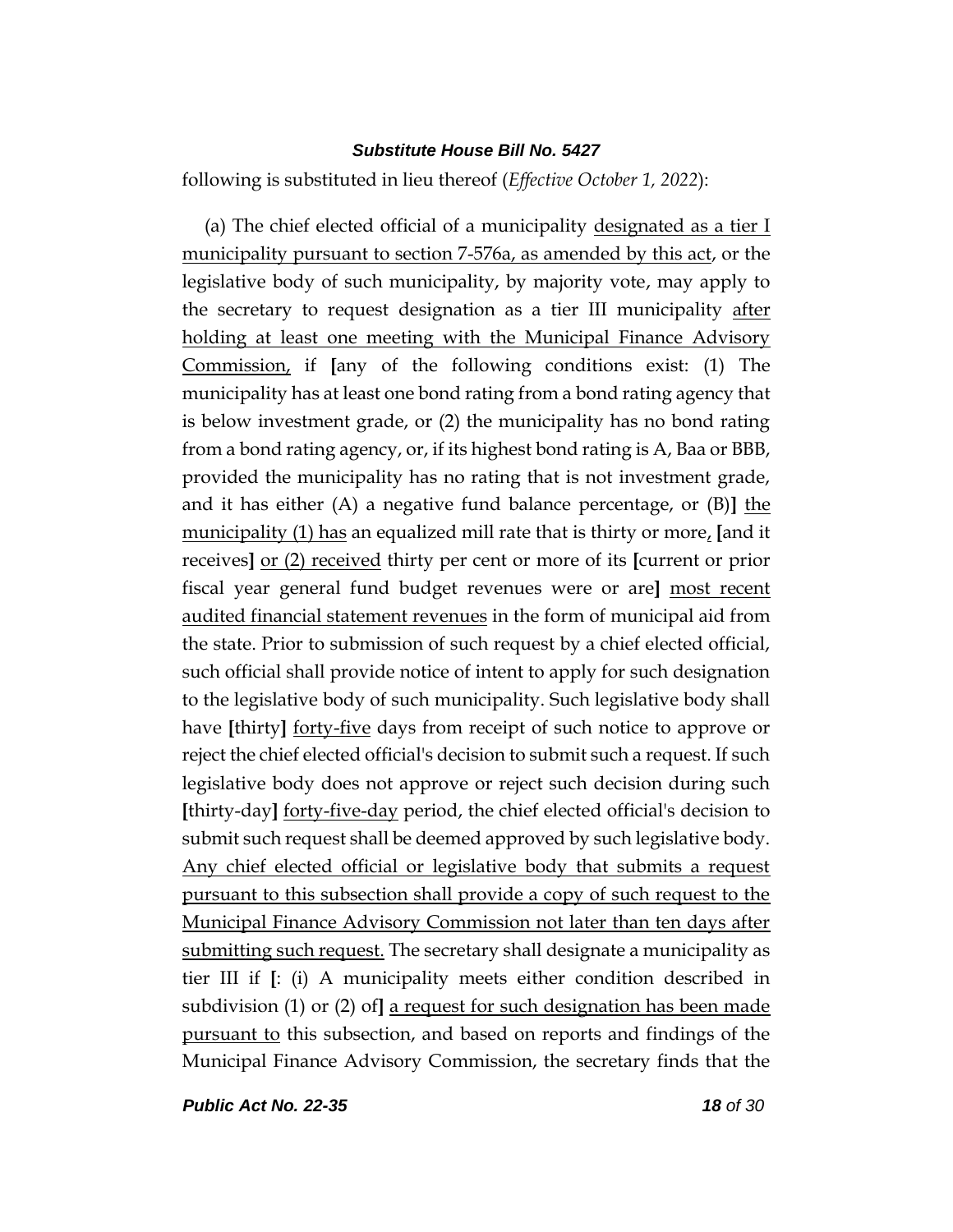fiscal condition of the municipality warrants such designation. **[**, (ii) the municipality**]**

(b) Any municipality that (1) receives a bond rating below investment grade from a rating agency, (2) issues refunding bonds that **[**(I)**]** (A) have a term of more than twenty-five years, **[**(II)**]** (B) do not achieve net present value savings pursuant to the provisions of section 7-370c, and **[**(III)**]** (C) have annual debt service obligations associated with any existing debt and such refunding bonds in any year that are greater than the first full year debt service obligation following the issuance of such refunding bonds, or **[**(iii) the municipality**]** (3) issues a deficit obligation **[**or has issued a deficit obligation in the five years preceding July 1, 2017.**]** shall be designated as a tier III municipality. Any municipality that meets one or more conditions described in subdivisions  $(1)$  to  $(3)_t$ inclusive, of this subsection, shall notify the secretary not later than ten days after having met such condition or conditions.

(c) The Municipal Finance Advisory Commission may, after holding at least one meeting with a designated tier I municipality, recommend to the secretary that such municipality be designated as a tier III municipality. Any such recommendation shall be made on the basis of such municipality's financial condition, which shall be documented by the commission in a report submitted to the secretary. A copy of such report shall be provided to such municipality not later than ten days after such submission. Not later than forty-five days after such submission, the secretary may approve or reject such recommendation. If the secretary does not approve or reject such recommendation during such forty-five-day period, such recommendation shall be deemed rejected.

**[**(b)**]** (d) The secretary shall refer any municipality that is a designated tier III municipality to the Municipal Accountability Review Board established pursuant to the provisions of section 7-576d, as amended by this act.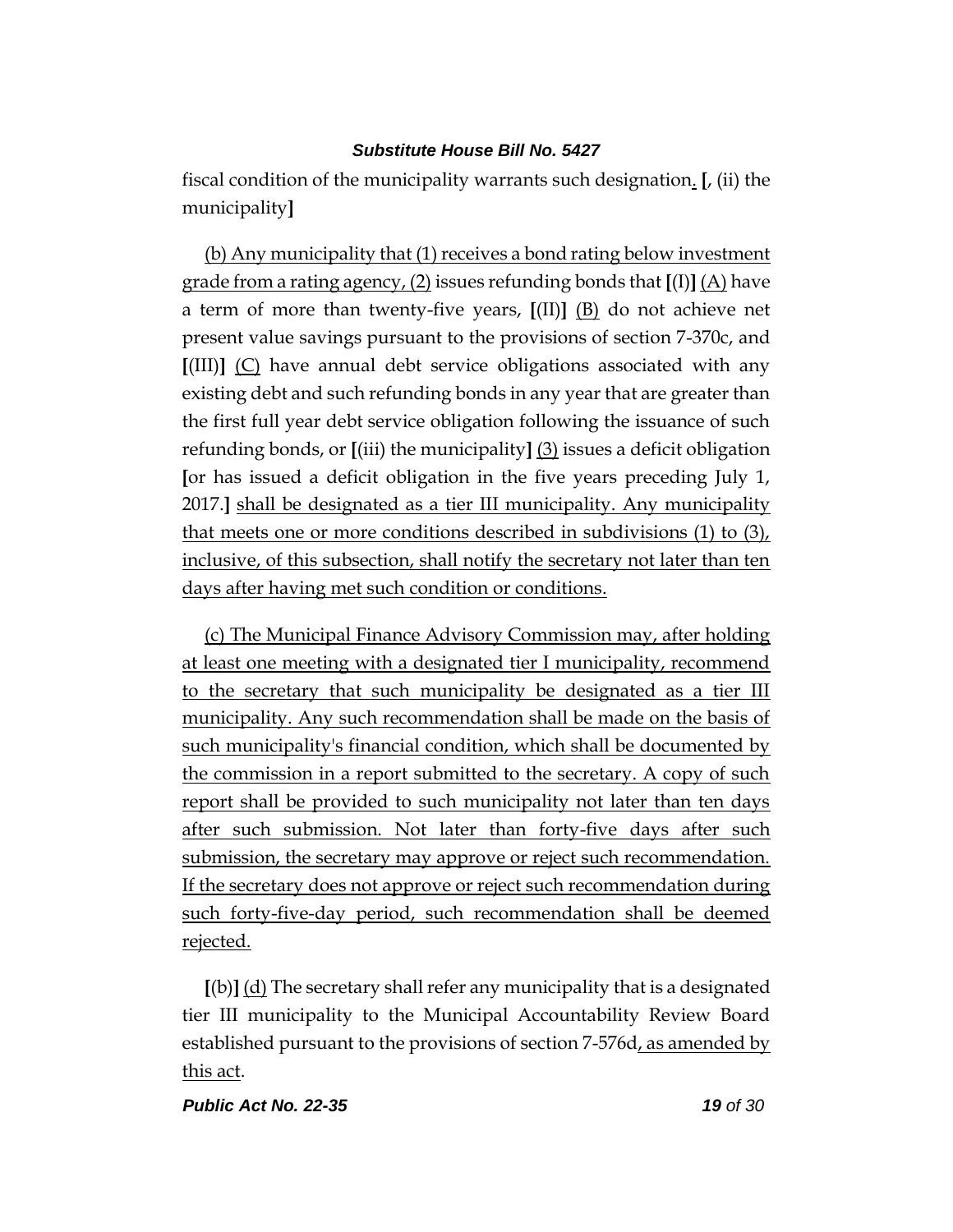**[**(c) Notwithstanding any provision of this section, no municipality shall be designated a tier III municipality prior to July 1, 2018, by any means other than an application as described in subsection (a) of this section, except a municipality with a population of one hundred twenty thousand or more that has a bond rating of Caa1 or less.**]**

Sec. 10. Subdivision (6) of subsection (b) of section 7-576d of the general statutes is repealed and the following is substituted in lieu thereof (*Effective October 1, 2022*):

(6) With respect to any municipality referred to the Municipal Accountability Review Board on or after **[**January 1, 2018**]** October 1, 2022, in the case of any proposed collective bargaining agreement or amendments negotiated pursuant to sections 7-467 to 7-477, inclusive, including any such agreement negotiated by a board of education, notwithstanding the provisions of subsection (d) of section 7-474, or pursuant to section 10-153d, the Municipal Accountability Review Board shall have the same opportunity and authority to approve or reject, on not more than two occasions, collective bargaining agreements or amendments as are provided to the legislative body of such municipality in said respective sections, except that (A) any such agreement negotiated by a board of education shall be submitted to the Municipal Accountability Review Board by the bargaining representative of such board of education not later than fourteen days after any such agreement is reached, and (B) **[**the Municipal Accountability Review Board shall act upon such agreement, pursuant to this subdivision, not later than thirty days after submission by such bargaining representative**]** such agreement shall be considered approved thirty days after such submission if the Municipal Accountability Review Board has failed to approve or reject such agreement.

Sec. 11. Subdivision (8) of subsection (b) of section 7-576d of the general statutes is repealed and the following is substituted in lieu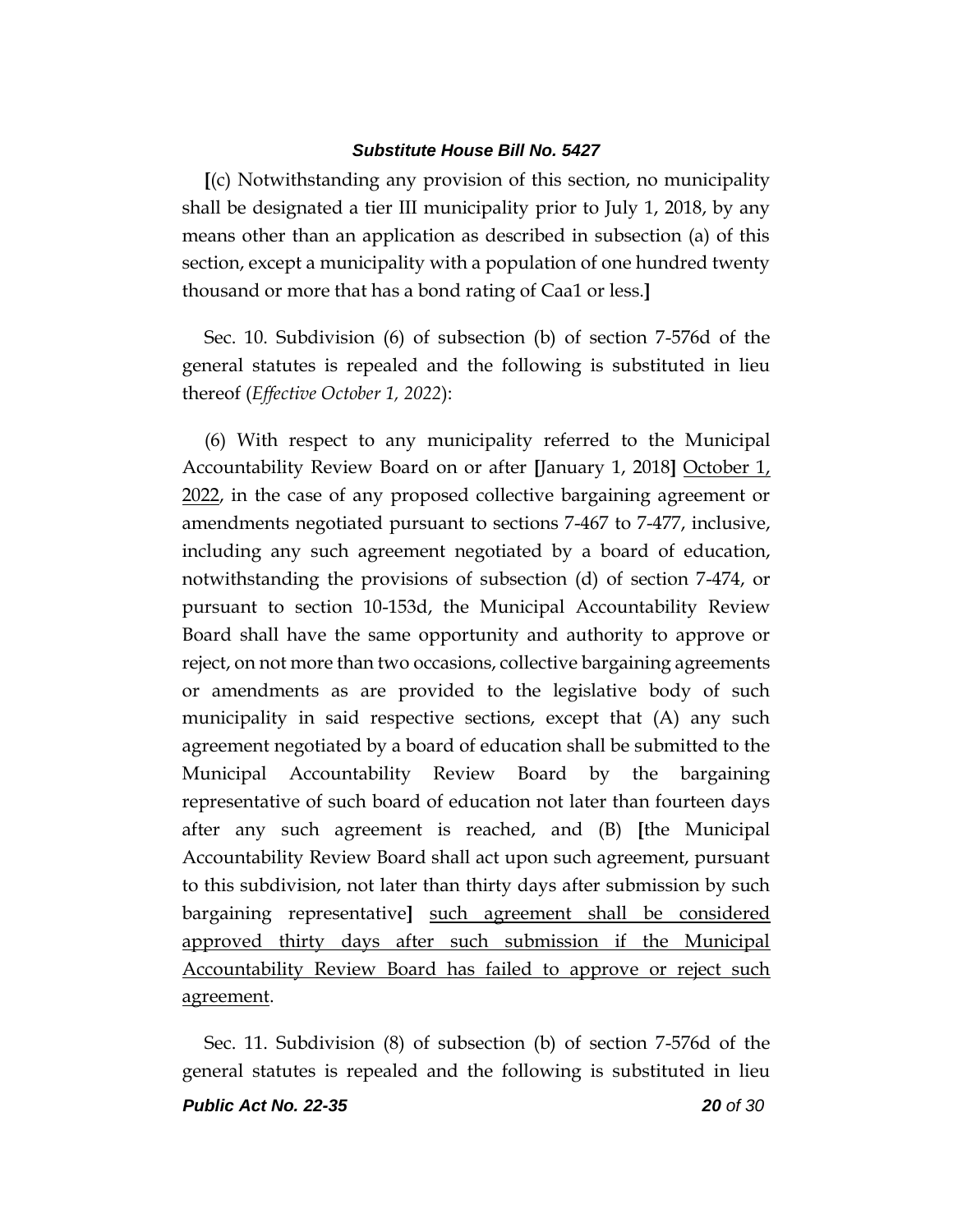thereof (*Effective October 1, 2022*):

(8) The board shall monitor compliance with the municipality's **[**three-year**]** five-year financial plan and annual budget and recommend that the municipality make such changes as are necessary to ensure budgetary balance in such plan and budget.

Sec. 12. Subsection (a) of section 7-576e of the general statutes is repealed and the following is substituted in lieu thereof (*Effective October 1, 2022*):

(a) (1) The chief elected official of a tier III municipality or the legislative body of such municipality, by a majority vote, may apply to the secretary to request designation as a tier IV municipality. The secretary may approve the request if the secretary determines that such designation is necessary to ensure the fiscal sustainability of the municipality and is in the best interests of the state. Prior to submission of any such request by the chief elected official, such official shall provide notice of intent to apply for such designation to the legislative body of such municipality. Such legislative body shall have thirty days from receipt of such notice to approve or reject the chief elected official's decision to submit such a request. If such legislative body does not approve or reject such decision to seek such designation during such thirty-day period, the chief elected official's decision to submit such request shall be deemed approved by such legislative body.

(2) The Municipal Accountability Review Board may designate a tier III municipality as a tier IV municipality based on a finding by the board that the fiscal condition of such municipality warrants such a designation based upon an evaluation of the following criteria: (A) The balance in the municipal reserve fund; (B) the short and long-term liabilities of the municipality, including, but not limited to, the municipality's ability to meet minimum funding levels required by law, contract or court order; (C) the initial budgeted revenue for the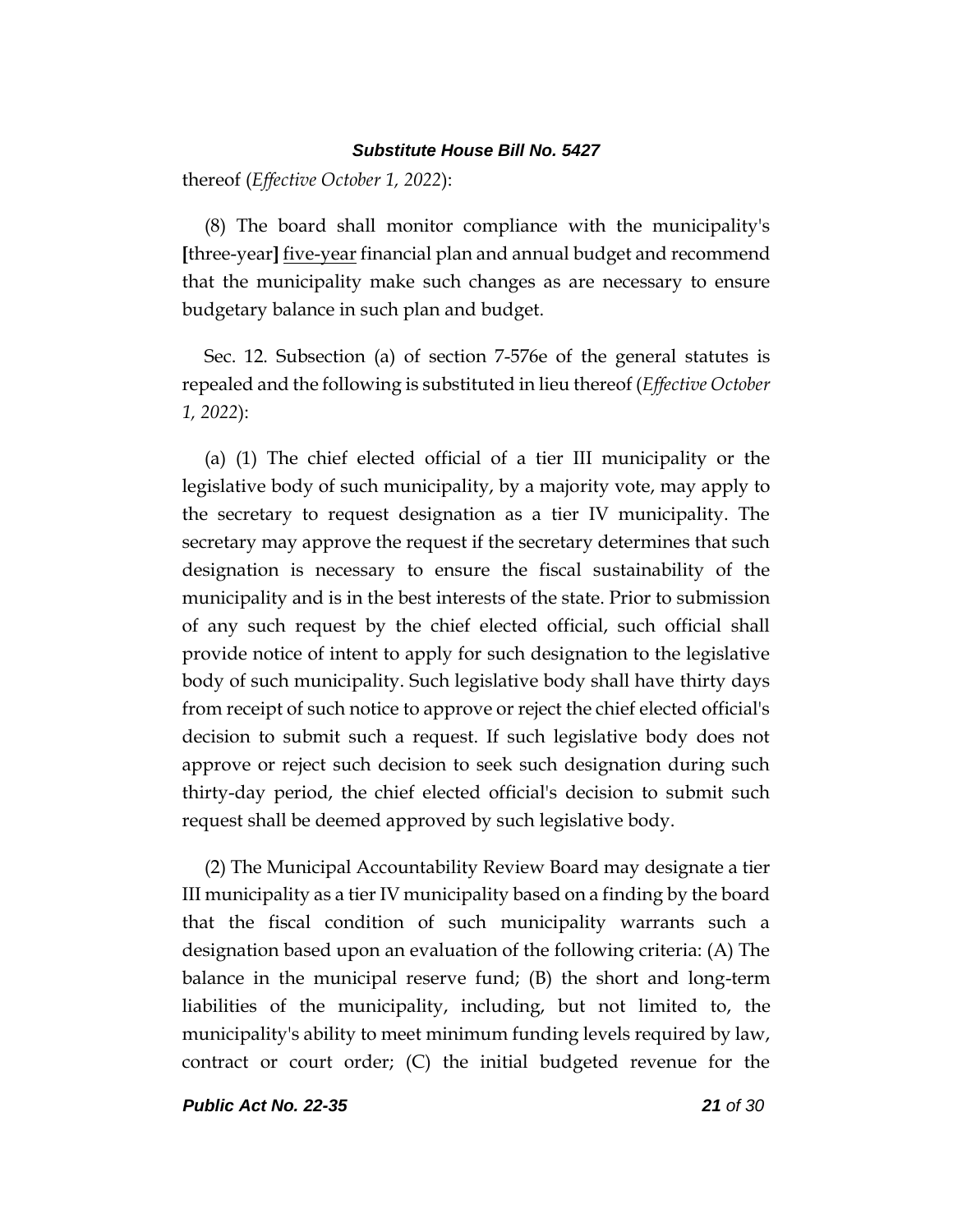municipality for the past five fiscal years as compared to the actual revenue received by the municipality for such fiscal years; (D) budget projections for the following **[**three**]** five fiscal years; (E) the economic outlook for the municipality; and (F) the municipality's access to capital markets. For the purpose of determining whether to make a finding pursuant to this subdivision, the membership of the board shall additionally include the chief elected official of such municipality, the treasurer of such municipality and a member of the legislative body of such municipality, as selected by such body. In conducting a vote on any such determination, the treasurer of such municipality shall be a non-voting member of the board. The board shall submit such finding and recommended designation to the secretary, who shall provide for a thirty-day notice and public comment period related to such finding and recommendation. Following the public notice and comment period, the secretary shall forward the board's finding and recommended designation and a report regarding the comments received in this regard to the Governor. Following the receipt of such documentation from the secretary, the Governor may approve or disapprove the board's recommended designation.

(3) If any municipality is designated as a tier IV municipality, the following individuals shall serve as ex-officio, nonvoting members of the Municipal Accountability Review Board, provided such additional members shall only serve for purposes of the tier IV municipality that they represent: (A) The chief elected official of such municipality, or the chief elected official's designee, (B) an elected member of the local legislative body of such municipality, or such member's designee, as selected by a majority vote of the local legislative body of such municipality, (C) in the case where the municipality has an elected treasurer, the municipal treasurer or other municipal official responsible for the issuance of bonds, and (D) a member of the minority party of the municipality's legislative body as elected by such minority party members. Notwithstanding the provisions of sections 7-568 to 7-575,

*Public Act No. 22-35 22 of 30*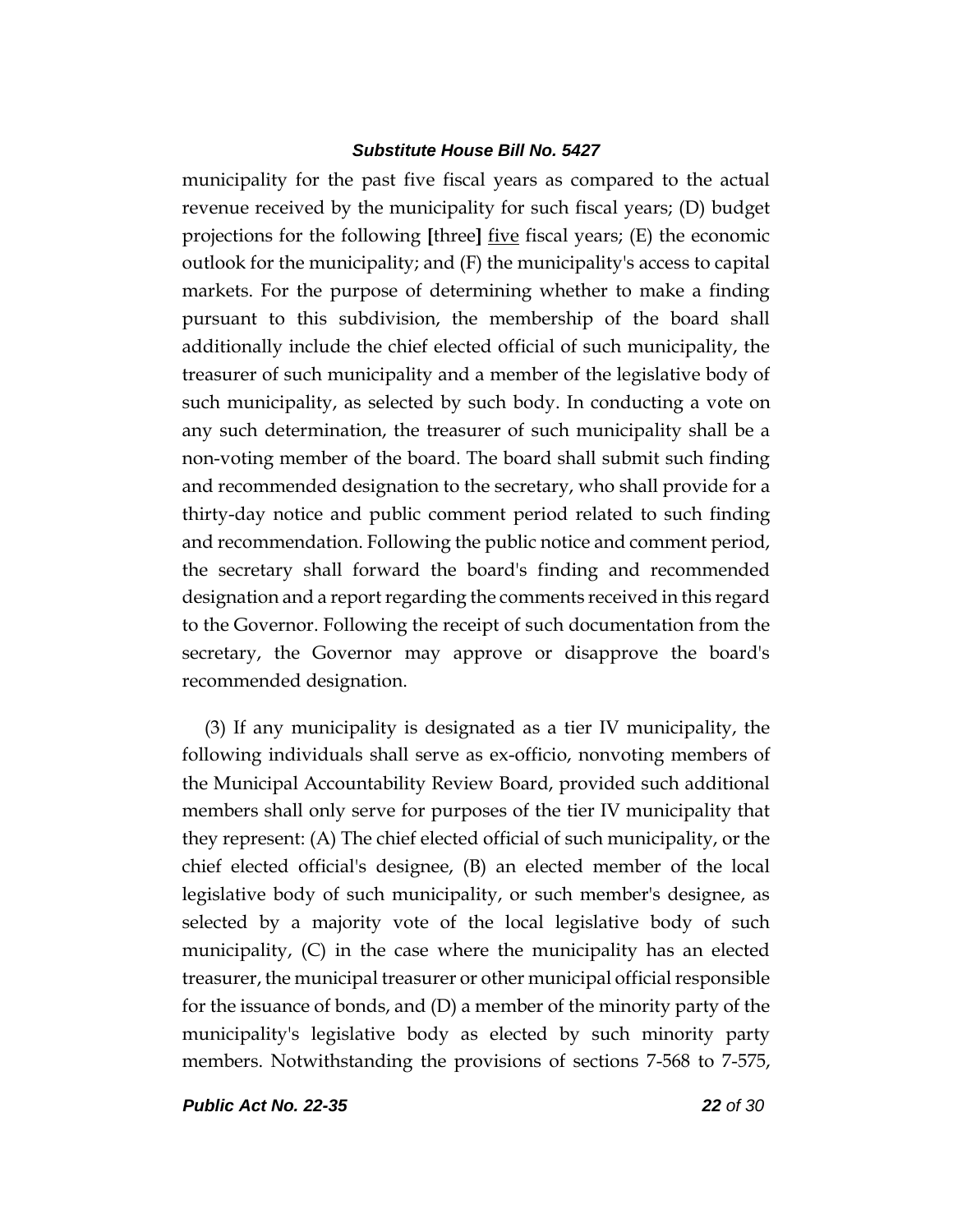inclusive, and sections 7-576a, as amended by this act, and 7-576b, as amended by this act, a municipality designated as a tier IV municipality pursuant to this section shall retain such designation following the issuance of a deficit obligation subsequent to such municipality's designation as a tier IV municipality. With respect to a designated tier IV municipality, the Municipal Accountability Review Board shall have the same powers and responsibilities as it has with respect to designated tier III municipalities in addition to which it shall have the following additional or superseding authority and responsibilities:

(i) To review and approve or disapprove the municipality's annual budget, including, but not limited to, the general fund, other governmental funds, enterprise funds and internal service funds. No annual budget, annual tax levy or user fee for the municipality shall become operative until it has been approved by the board. If the board disapproves any annual budget, not later than the May twenty-first prior to the beginning of the new fiscal year, the board shall specify the reasons for such disapproval and shall provide the legislative body until the June fifteenth prior to the beginning of the new fiscal year to resubmit the annual budget in accordance with this section. If the legislative body has not adopted a budget by such June fifteenth date or its resubmitted annual budget is not approved by the board, the board shall adopt an interim budget and establish a tax rate and user fees. Such interim budget shall take effect at the commencement of the fiscal year and shall remain in effect until the municipality submits and the board approves a modified budget. Notwithstanding any provision of the general statutes, or any public or special act, local law, charter or ordinance or resolution, a municipality may approve a modified budget pursuant to this section after any applicable deadline for such adoption has passed.

(ii) To review and approve all bond ordinances and bond resolutions of the municipality.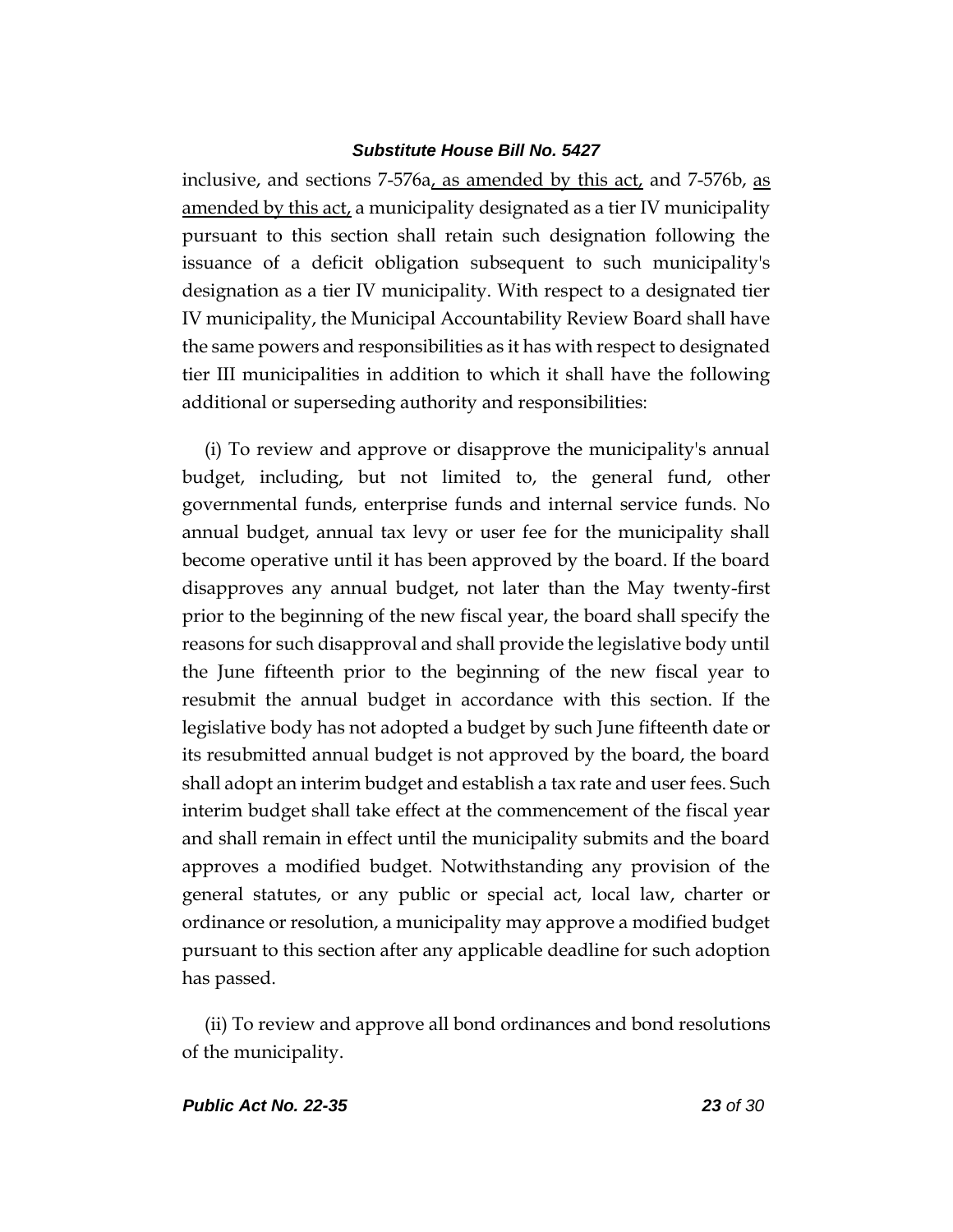(iii) To monitor compliance with the municipality's **[**three-year**]** fiveyear financial plan and annual budget and require that the municipality make such changes as are necessary to ensure budgetary balance in such plan and budget.

(iv) To approve or reject all collective bargaining agreements for a new term, other than modifications, amendments or reopening of an agreement, to be entered into by the municipality or any of its agencies or administrative units, including the board of education. If it rejects an agreement, the board shall indicate the specific provisions of the proposed agreement present or missing which caused the rejection, as well as its rationale for the rejection. The board may indicate the total cost impact or savings that are acceptable in a new agreement. At any time during negotiations and prior to reaching any agreement, or a modified agreement, the parties, by mutual agreement, may request guidance from the board as to the level and areas of savings that may be acceptable to the board in a new agreement. Following any rejection of a proposed collective bargaining agreement, the parties to the agreement shall have ten days from the date of the board's rejection to consider the board's concerns and propose a modified agreement. After the expiration of such ten-day period, the board shall approve or reject any such modified agreement. If the parties have been unable to reach a modified agreement or the board rejects such modified agreement, the board shall impose binding arbitration on the parties, in accordance with clause (v) of this subdivision, to arbitrate issues identified by the board as the cause for such inability or rejection. In establishing the issues to be arbitrated, as well as in making a determination to reject a proposed agreement, the board shall not be limited to matters raised or negotiated by the parties. Also, to approve or reject all modifications, amendments or reopeners to collective bargaining agreements entered into by the municipality or any of its agencies or administrative units, including the board of education. If it rejects a modification, amendment or reopener to an agreement, the board shall indicate the specific

*Public Act No. 22-35 24 of 30*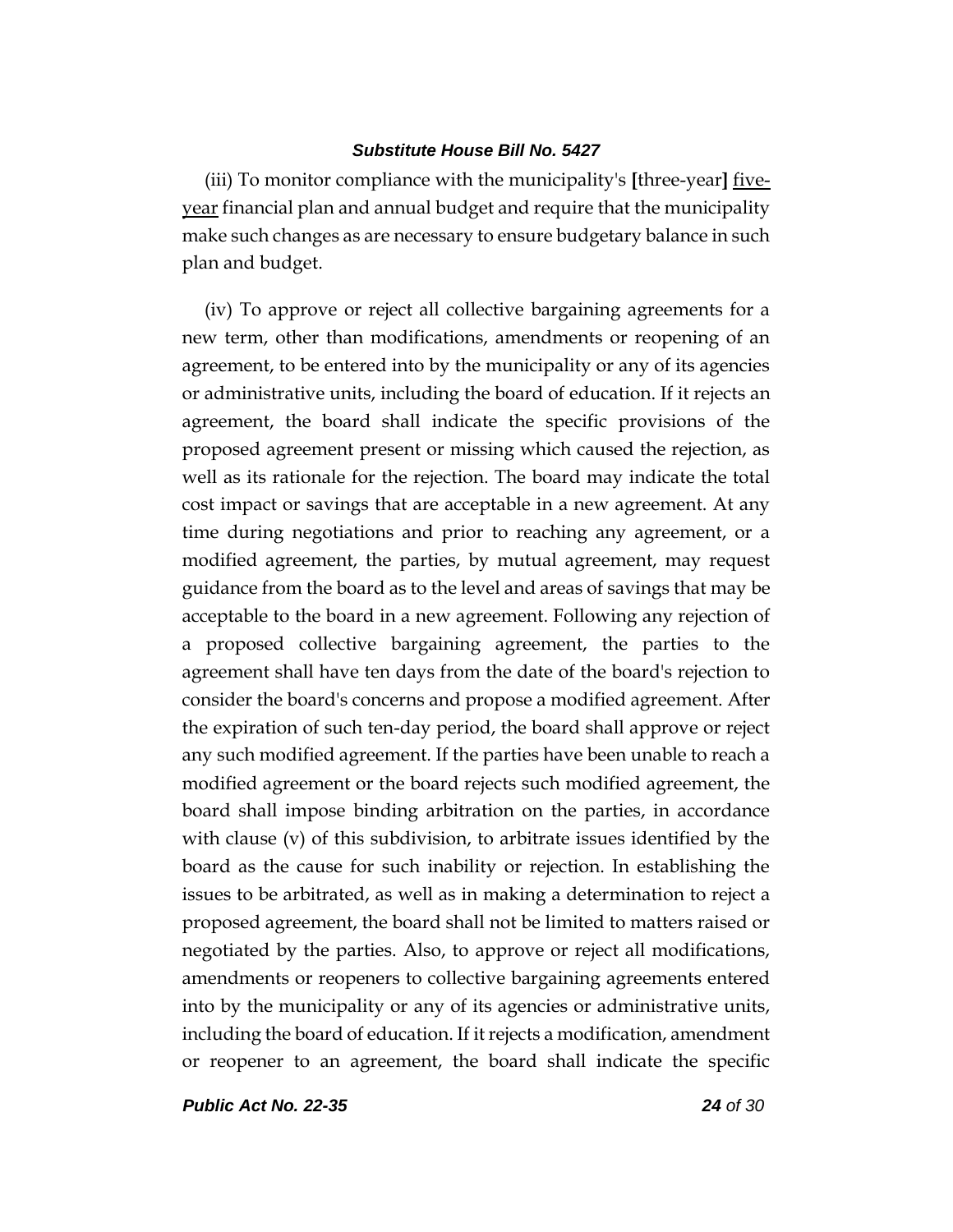provisions of the proposed modification, amendment or reopener which caused the rejection, as well as its rationale for the rejection. The board may indicate the total cost impact or savings acceptable in a new modification, amendment or reopener. If the board rejects a proposed amendment or reopener to a collective bargaining agreement, the parties to the agreement shall have ten days from the date of the board's rejection to consider the board's concerns and put forth a revised modification, amendment or reopener. After the expiration of such tenday period, the board shall approve or reject any revised modification, amendment or reopener amendment. If the parties are unable to reach a revised modification, amendment or reopener or the board rejects such revised modification, amendment or reopener, the board shall impose binding arbitration upon the parties in accordance with clause (v) of this subdivision. The issues to be arbitrated shall be those identified by the board as causing such inability or rejection. Prior to the board taking action on any such modification, amendment or reopener, the parties shall have an opportunity to make a presentation to the board.

(v) Except as otherwise provided in this subdivision, with respect to collective bargaining agreements of the municipality or any of its agencies or administrative units, including, but not limited to, the board of education, that are in or are subject to binding arbitration, the board shall have the power to impose binding arbitration upon the parties any time after the seventy-fifth day following the commencement of negotiations or to reject any arbitration award pending municipal or board of education action pursuant to section 7-473c or 10-153f on the date the board is established. If, upon the date of a municipality's designation as a tier IV municipality, the parties are in binding arbitration, or if the board rejects a pending arbitration award, the board shall immediately replace any established binding arbitration panel with an arbitrator selected in accordance with this section. If the board imposes binding arbitration or replaces an existing binding arbitration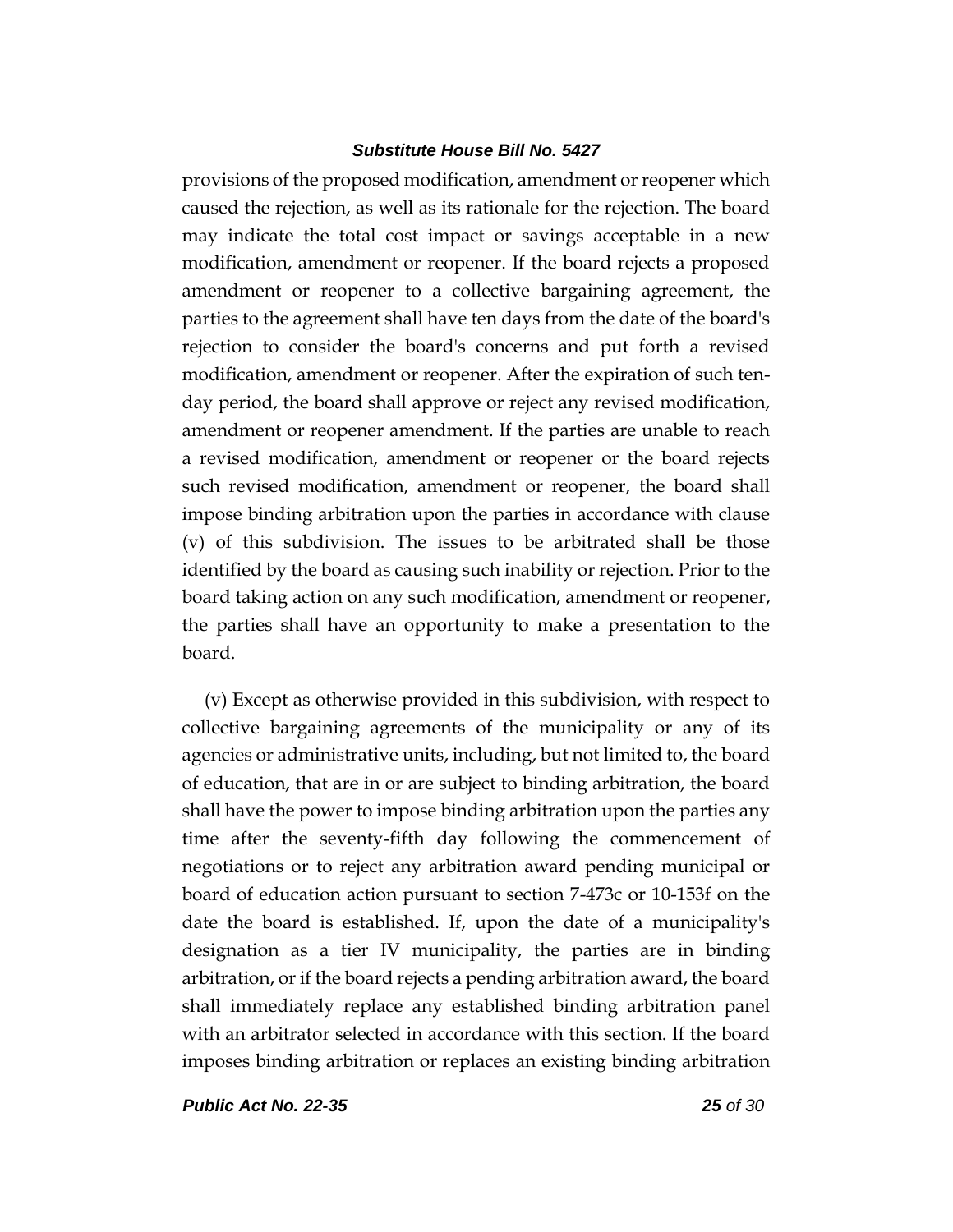panel, it shall do so with an arbitrator selected by the Governor from a list of three potential arbitrators approved by and submitted to the Governor by the board. Such list of potential arbitrators shall include former judges of the state or federal judicial systems or other persons who have experience with arbitration or similar proceedings. Prior to the Governor's selection of an arbitrator, the parties may provide recommendations for such selection to the board. The board shall not be limited to selecting arbitrators from those recommended by the parties. The board may reduce the time limits in the applicable provisions of the general statutes or any public or special acts governing binding arbitration by one-half. In imposing such arbitration or in replacing an arbitration panel, the board shall not be limited to consideration and inclusion in the collective bargaining agreement of the last best offers or the matters raised by or negotiated by the parties provided the board shall indicate reasons for raising any matters not negotiated by the parties. The board shall be given the opportunity to make a presentation before the arbitrator. In addition to any statutory factors that shall be considered by the arbitrator with respect to proposed municipal or board of education collective bargaining agreements, the arbitrator shall give highest priority to the short and long-term fiscal exigencies that resulted in the municipality's designation as a tier IV municipality. Not later than ten days after the issuance of any of the arbitrator's decisions on the matters subject to such binding arbitration, the board may request reconsideration of one or more of such decisions and state its position as to the impact of such decisions on the short and long-term fiscal sustainability of the municipality. Not later than five days after the board's request for such reconsideration, the parties may submit comments to the arbitrator in response to the board's stated position. Not later than thirty days following the board's request for such reconsideration, the arbitrator, based on the record of the arbitration, may either modify or maintain the original arbitration decisions. The arbitrator's decisions shall be binding upon the parties. With respect to collective bargaining agreements negotiated pursuant to section 10-

*Public Act No. 22-35 26 of 30*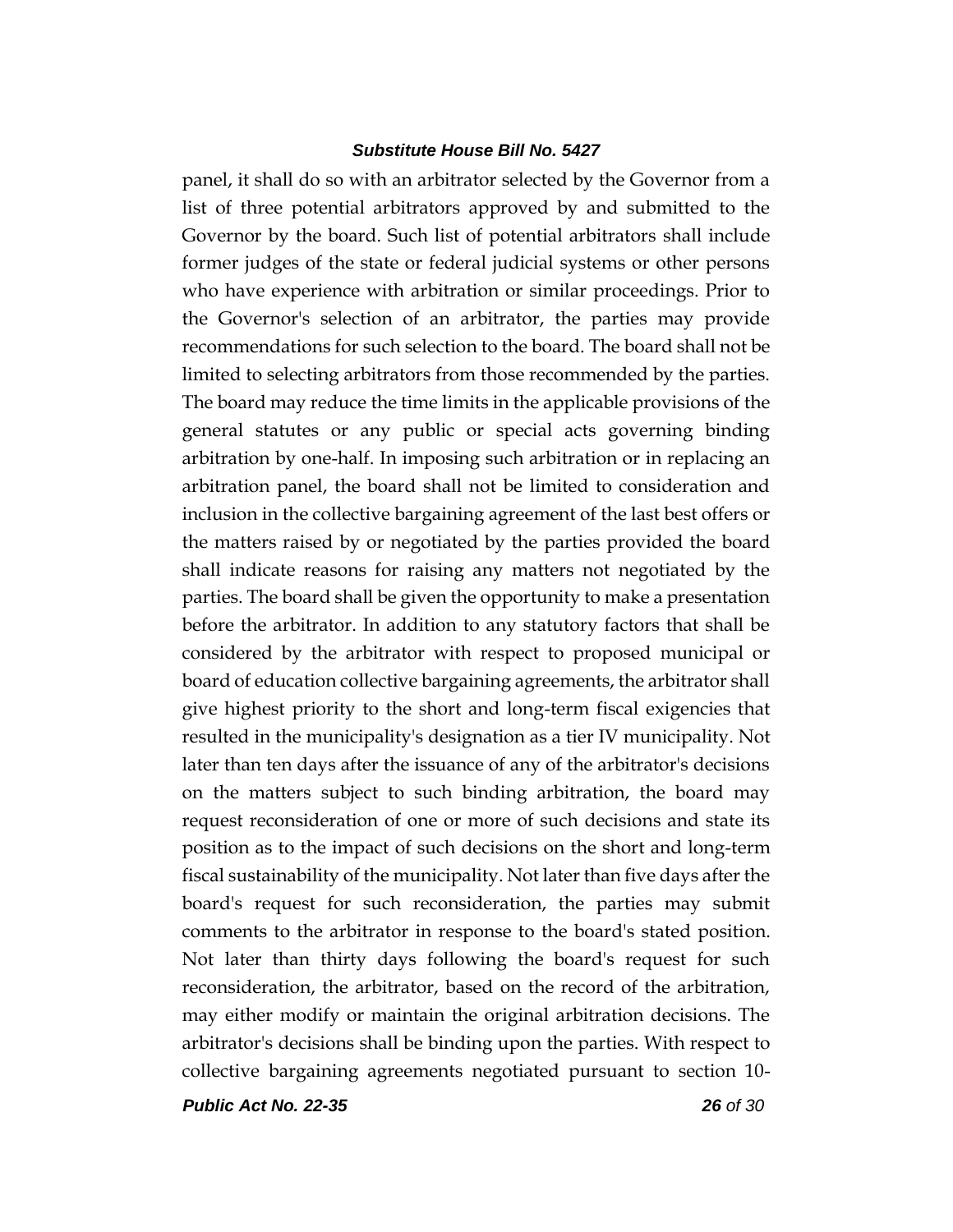153d and arbitration awards issued pursuant to section 10-153f, the provisions of this subdivision shall not apply until the board has rejected such agreement or award pursuant to subdivision (7) of subsection (b) of section 7-576d<sub> $\lambda$ </sub> as amended by this act, on two occasions.

(4) (A) To require its approval of proposed transfers of a municipality's appropriations in excess of fifty thousand dollars, (B) to require its review, approval, disapproval or modification of the budget of the board of education for the municipality on a line-item basis and to require the board of education to submit to it any budget transfers, or (C) to appoint a financial manager and delegate to such manager, in writing, such powers as the board deems necessary or appropriate for the purpose of managing the financial and administrative affairs of the municipality for the period of time during which the municipality is subject to the powers of the board provided the board may override any actions taken by such manager at any time and shall not delegate the powers enumerated under subdivisions (2), (3) and (5) to (7), inclusive, and  $(11)$  to  $(13)$ , inclusive, of subsection  $(b)$  of section 7-576d, as amended by this act, or subdivisions  $(1)$ ,  $(2)$  and  $(4)$  to  $(6)$ , inclusive of this subsection. The board shall consult with such municipality and the board of education of such municipality, as applicable, to establish policies and procedures for the implementation of the provisions of subparagraphs (A) and (B) of this subdivision.

(5) The board may require that the municipality or its board of education notify and submit to the board any or all municipal or board of education contracts that exceed (A) fifty thousand dollars for municipalities with a resident population under seventy thousand, or (B) one hundred thousand dollars for municipalities with a resident population of seventy thousand or more, not less than thirty days prior to execution of such contract, for the purpose of the board's review and approval of such contracts. The board shall establish policies and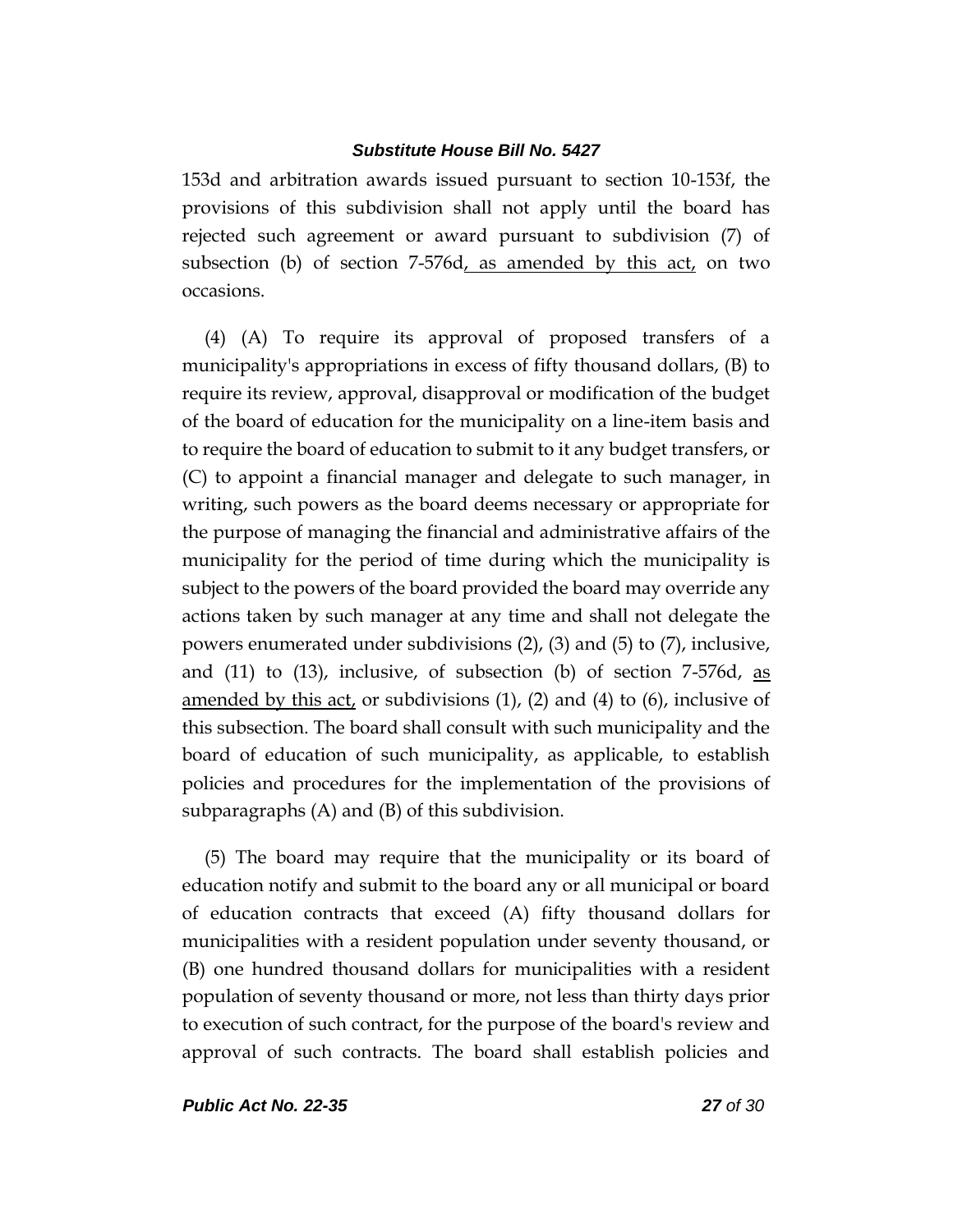procedures, in consultation with any such municipality and such municipality's board of education, to implement the provisions of this subdivision.

(6) To approve and authorize the issuance of obligations under section 7-575, including, with regard to a designated tier IV municipality otherwise ineligible to issue such obligations, for the purposes of issuing general obligations for purposes of deficit financing, addressing pension liabilities in accordance with section 7-374c, as amended by this act, debt restructuring and other purposes allowed for which municipal obligations are authorized by the general statutes.

Sec. 13. Section 7-576f of the general statutes is repealed and the following is substituted in lieu thereof (*Effective October 1, 2022*):

(a) A municipality designated as a tier I municipality in accordance with section 7-576a, **[**or designated as a**]** as amended by this act, tier II municipality in accordance with section 7-576b, as amended by this act, tier III municipality in accordance with section 7-576c, as amended by this act, or tier IV municipality in accordance with section 7-576e, as amended by this act, shall retain such designation, notwithstanding any positive changes in the factors leading to its current designation, **[**or**]** until, in the fiscal years following such designation, (1) there have been no **[**annual**]** audited operating **[**budgetary**]** deficits in the general fund of the municipality for two consecutive fiscal years, (2) the municipality's bond rating has either improved or remained unchanged since its most current designation, (3) the municipality has presented and the commission or board has approved a financial plan that projects a positive **[**unreserved**]** fund balance for the three succeeding consecutive fiscal years covered by such financial plan, where a positive fund balance of at least five per cent is projected in the third such fiscal year, and (4) the municipality's audits for such consecutive fiscal years have been completed and contain no general fund deficit. **[**Notwithstanding any other provisions of sections 7-560 to 7-575,

*Public Act No. 22-35 28 of 30*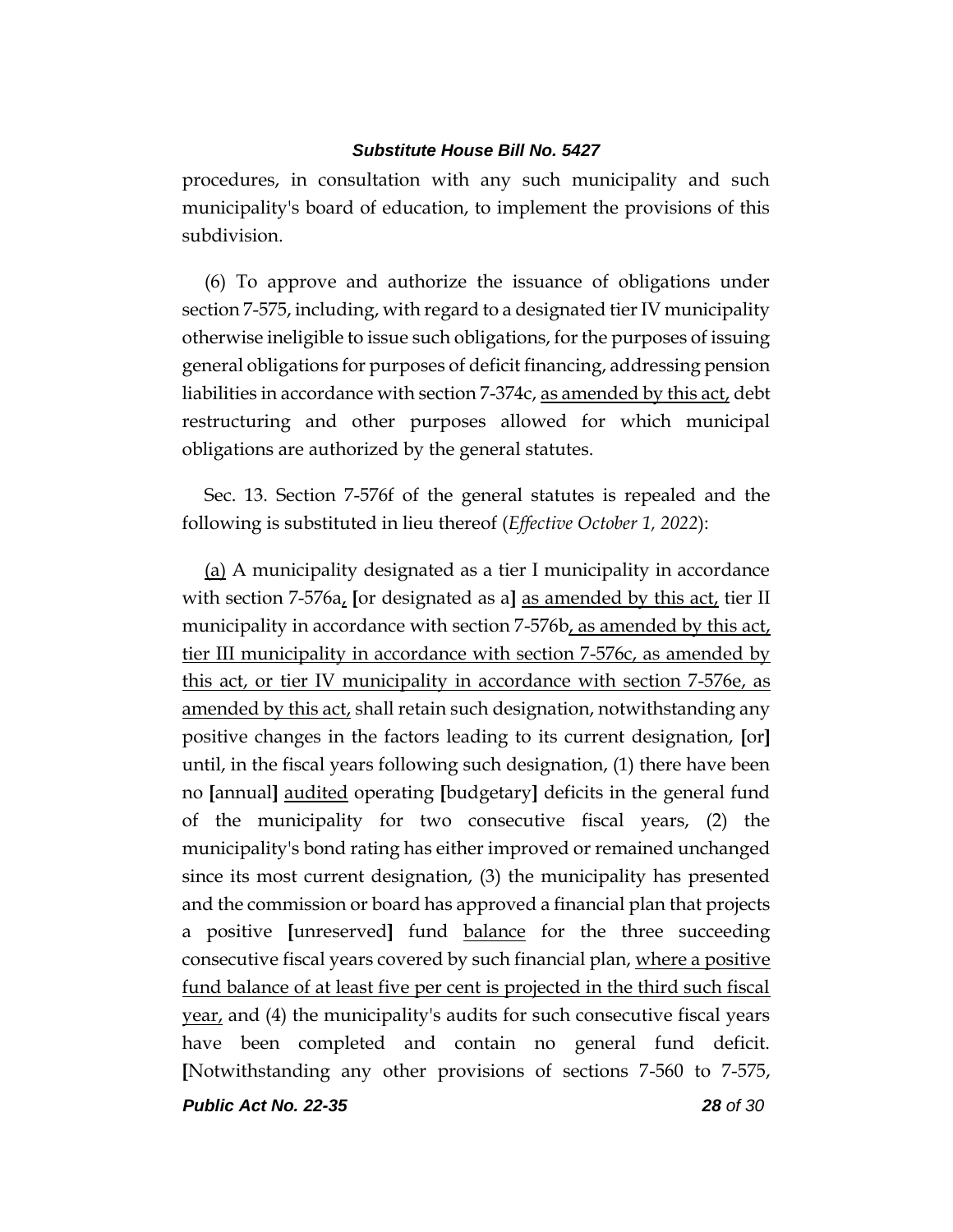inclusive, sections 7-568 to 7-579, inclusive, the municipality shall remain undesignated for purposes of a tier designation, unless circumstances would result in the municipality being designated as a tier numerically higher than its most recent designation.**]**

(b) Notwithstanding subsection (a) of this section, the Municipal Finance Advisory Commission may, by unanimous vote, end the designation of a municipality designated as a tier I municipality, based on an evaluation of such municipality's financial condition.

Sec. 14. Subsection (a) of section 7-576i of the general statutes is repealed and the following is substituted in lieu thereof (*Effective October 1, 2022*):

(a) Any designated tier II, III, or IV municipality shall be eligible to receive funding from the Municipal Restructuring Fund, which fund shall be nonlapsing. A designated tier II, III or IV municipality seeking such funds shall submit, for approval by the Secretary of the Office of Policy and Management, a plan detailing its overall restructuring plan, including local actions to be taken and its proposed use of such funds. Notwithstanding section 10-262j, a municipality may, as part of such plan and in consultation with its local board of education, submit a proposed reduction in the minimum budget requirement related to its education budget. The secretary shall consult with the Commissioner of Education in approving or rejecting such proposed reduction. The secretary shall consult with the municipal accountability review board in making distribution decisions and attaching appropriate conditions thereto, including the timing of any such distributions and whether such funds shall be distributed in the form of a municipal restructuring fund loan subject to repayment by the municipality. The distribution of such assistance funds shall be based on the relative fiscal needs of the requesting municipalities. The secretary may approve all, none or a portion of the funds requested by a municipality. In attaching conditions to such funding, the secretary shall consider the impact of

*Public Act No. 22-35 29 of 30*